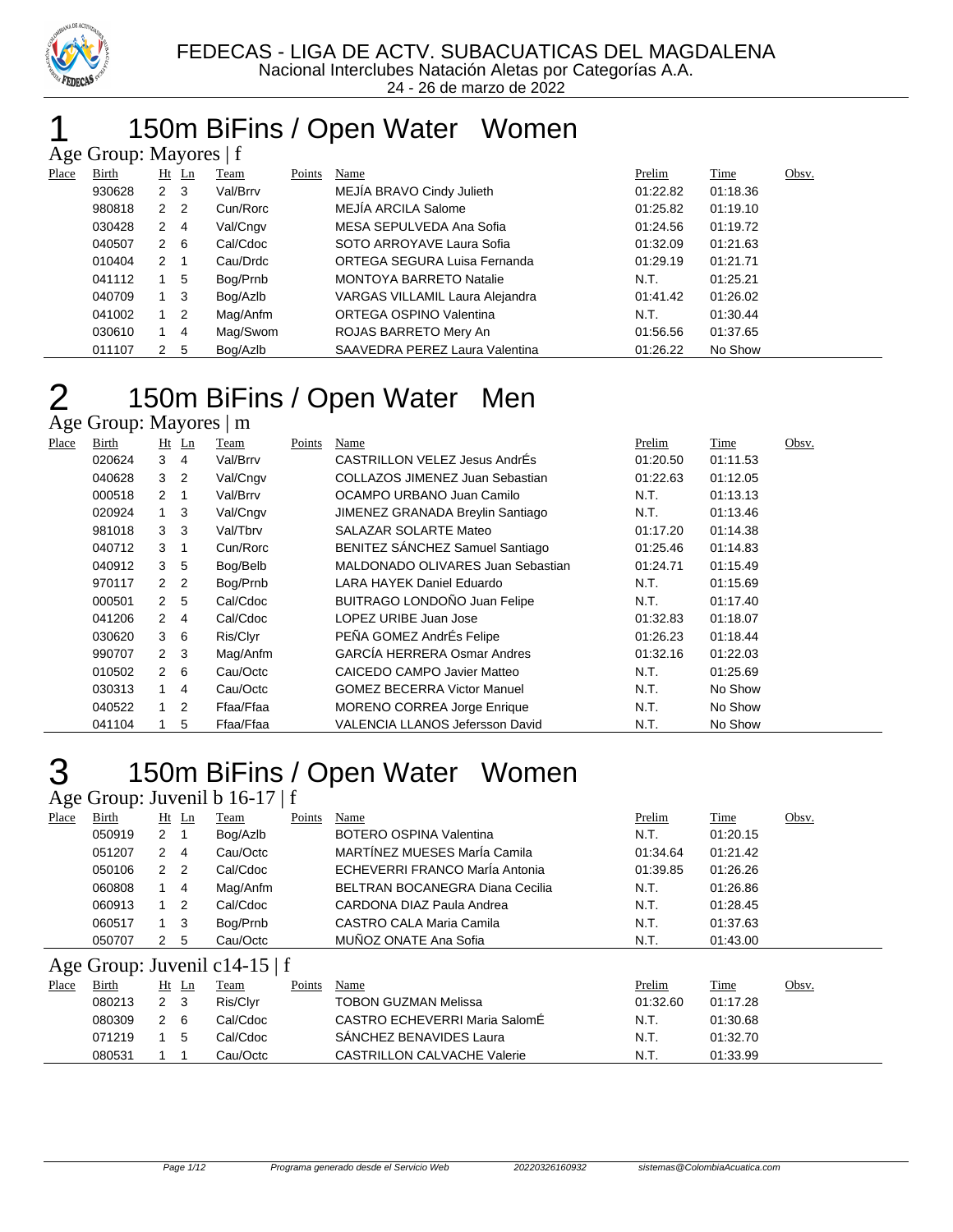

### 150m BiFins / Open Water Men

|       | Age Group: Juvenil b 16-17   m |                      |                |                               |        |                                     |          |          |       |  |
|-------|--------------------------------|----------------------|----------------|-------------------------------|--------|-------------------------------------|----------|----------|-------|--|
| Place | Birth                          |                      | $Ht$ Ln        | Team                          | Points | Name                                | Prelim   | Time     | Obsv. |  |
|       | 060420                         | 3                    | 3              | Val/Narv                      |        | VIVAS IDARRAGA Juan David           | 01:16.25 | 01:12.60 |       |  |
|       | 050705                         | $\mathbf{2}$         | - 5            | Bog/Belb                      |        | <b>BETANCUR GUACHETA Neil Farid</b> | N.T.     | 01:14.65 |       |  |
|       | 060418                         | 1                    | $\overline{2}$ | Mag/Anfm                      |        | VASQUEZ RAMOS David Alejandro       | N.T.     | 01:15.42 |       |  |
|       | 051025                         | 3                    | 4              | Cau/Octc                      |        | <b>GARCES CAMPO AndrÉs Felipe</b>   | 01:22.79 | 01:15.89 |       |  |
|       | 060919                         | 3                    | 5              | Cau/Octc                      |        | URRUTIA BETANCOURT AndrÉs Geronimo  | 01:25.89 | 01:19.73 |       |  |
|       | 060619                         | 1                    | 5              | Ris/Agmr                      |        | VILLAMIL ANGARITA Jesus David       | N.T.     | 01:20.46 |       |  |
|       | 060530                         | 3                    | 6              | Cau/Octc                      |        | <b>OVALLE OSSA Juan Esteban</b>     | 01:31.80 | 01:21.07 |       |  |
|       | 050527                         | $\mathcal{P}$        | $\overline{2}$ | Mag/Anfm                      |        | OÑATE CUELLAR Samuel Ernesto        | N.T.     | 01:22.54 |       |  |
|       | 051010                         | $\mathbf{2}^{\circ}$ | - 6            | Cau/Drdc                      |        | MUÑOZ JIMENEZ Juan Camilo           | N.T.     | 01:24.58 |       |  |
|       | 050715                         | $\overline{2}$       |                | Mag/Anfm                      |        | VARONA MURIEL Camilo Andres         | N.T.     | 01:24.75 |       |  |
|       | 050508                         | $\overline{2}$       | 4              | Bog/Prnb                      |        | CABRA GOMEZ Geronimo                | N.T.     | 01:25.08 |       |  |
|       | 050522                         | 3                    | -1             | Cal/Cdoc                      |        | BURITICA RODRIGUEZ Juan Diego       | 01:26.00 | 01:25.48 |       |  |
|       | 051011                         | $\overline{1}$       | 3              | Mag/Swom                      |        | DIAZ GUALDRON Brayan Esneyder       | N.T.     | 01:26.25 |       |  |
|       | 061115                         |                      |                | Bog/Azlb                      |        | SUZUNAGA VERGARA Federico           | N.T.     | No Show  |       |  |
|       |                                |                      |                | Age Group: Juvenil c14-15   m |        |                                     |          |          |       |  |
| Place | Birth                          |                      | $Ht$ Ln        | Team                          | Points | Name                                | Prelim   | Time     | Obsv. |  |
|       | 070501                         | 3                    | 2              | Val/Cngv                      |        | <b>CASTILLO TORRES Juan David</b>   | 01:23.72 | 01:16.33 |       |  |

 2 3 Ris/Clyr BARRAGAN DELGADO Juan Jose 01:32.82 01:24.10 1 6 Mag/Swom DIAZ GUARIN Jesus Manuel N.T. 01:28.85

# 150m Surface / Open Water Women

Age Group: Mayores | f

| Place | Birth  |   | $Ht$ Ln        | Team     | Points | Name                                  | Prelim   | Time     | Obsv. |
|-------|--------|---|----------------|----------|--------|---------------------------------------|----------|----------|-------|
|       | 990503 | 2 | - 3            | Cal/Cdoc |        | LOPERA OROZCO MarÍa Clara             | 01:11.08 | 01:06.90 |       |
|       | 010825 | 2 | $\overline{4}$ | Val/Cngv |        | <b>RUIZ MALAMBO Mercedes</b>          | 01:12.77 | 01:08.96 |       |
|       | 931002 |   | $\overline{2}$ | Cal/Cdoc |        | ALEGRIA ORTEGA Johanna Andrea         | N.T.     | 01:12.92 |       |
|       | 000707 | 2 | $\overline{2}$ | Bog/Azlb |        | MEJÍA ARCILA Ana Belen                | 01:17.77 | 01:13.43 |       |
|       | 040212 | 2 | -5             | Cau/Drdc |        | <b>ECHAVARRIA JIMENEZ Valeria</b>     | 01:18.45 | 01:18.63 |       |
|       | 040204 |   | -3             | Cau/Octc |        | MONTES MUÑOZ Anny Milena              | 01:24.32 | 01:22.35 |       |
|       | 011205 |   | 4              | Bog/Azlb |        | <b>IBARRA HURTADO Laura Alejandra</b> | 01:30.19 | No Show  |       |

### 150m Surface / Open Water Men

Age Group: Mayores | m

| Place | Birth  | Ht | Ln | <b>Team</b> | Points | Name                                 | Prelim   | <u>Time</u> | Obsv. |
|-------|--------|----|----|-------------|--------|--------------------------------------|----------|-------------|-------|
|       | 940105 |    |    | Val/Brrv    |        | OCAMPO LOZADA Juan Fernando          | 01:00.90 | 01:01.52    |       |
|       | 991107 |    | 4  | Val/Tbrv    |        | <b>GOMEZ CASANOVA Juan Sebastian</b> | 01:04.07 | 01:01.73    |       |
|       | 951005 |    |    | Val/Brrv    |        | VALENCIA VELASCO Willington          | 01:08.17 | 01:02.03    |       |
|       | 951206 |    |    | Cal/Cdoc    |        | <b>GOMEZ MOLINA Juan Manuel</b>      | 01:19.93 | 01:12.89    |       |
|       | 030313 |    | 5  | Cau/Octc    |        | <b>GOMEZ BECERRA Victor Manuel</b>   | 01:14.85 | 01:16.16    |       |
|       | 040111 |    | 6  | Cal/Cdoc    |        | RONCANCIO RODRIGUEZ Andres Felipe    | N.T.     | 01:19.50    |       |

# 150m Surface / Open Water Women

Age Group: Juvenil b 16-17 | f

| Place | Birth  |             | Ht Ln | Team     | Points | Name                           | Prelim   | Time     | Obsv. |
|-------|--------|-------------|-------|----------|--------|--------------------------------|----------|----------|-------|
|       | 051125 | $1\quad 2$  |       | Ris/Aamr |        | <b>BLANDON MONTOYA Mariana</b> | 01:19.68 | 01:09.46 |       |
|       | 050531 | $1 \quad 3$ |       | Val/Tbrv |        | RAMIREZ HURTADO Ana MarÍa      | 01:14.02 | 01:14.87 |       |
|       | 060228 | 1 4         |       | Ris/Agmr |        | ORTEGA GARCÍA Nikol Dayanna    | 01:15.19 | 01:18.45 |       |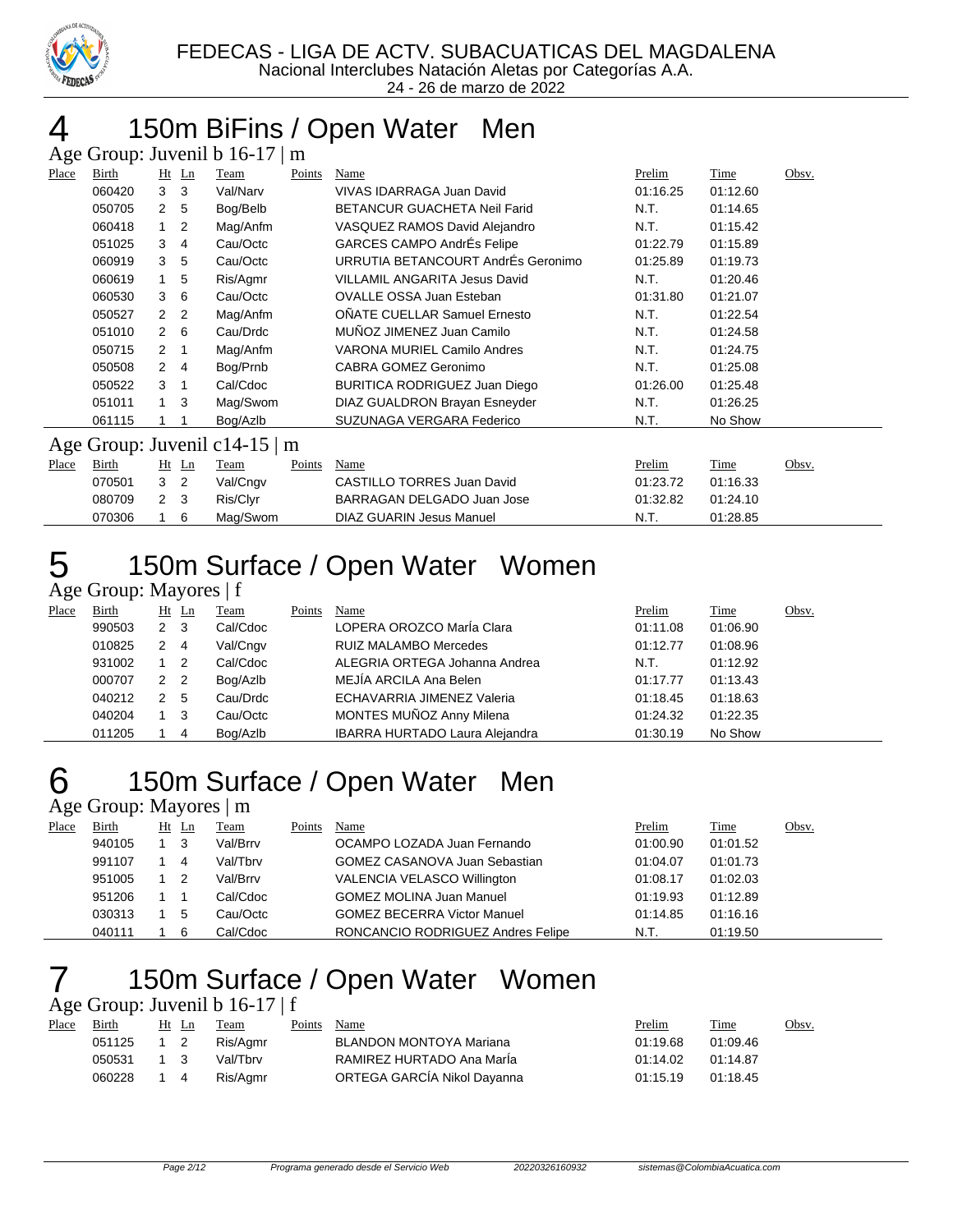

#### FEDECAS - LIGA DE ACTV. SUBACUATICAS DEL MAGDALENA

Nacional Interclubes Natación Aletas por Categorías A.A. 24 - 26 de marzo de 2022

|       |                                    |     |       |          |        | Continuing Event: 7 150m Surface / Open Water Age Group: JUVENIL B 16-17   F |          |          |       |  |
|-------|------------------------------------|-----|-------|----------|--------|------------------------------------------------------------------------------|----------|----------|-------|--|
|       | 060302                             | 1 5 |       | Val/Cngv |        | VALENCIA PAYAN Daniela                                                       | 01:26.20 | 01:21.69 |       |  |
|       | 060913                             |     |       | Cal/Cdoc |        | CARDONA DIAZ Paula Andrea                                                    | 01:26.91 | 01:27.50 |       |  |
|       | Age Group: Juvenil c14-15 $\mid$ f |     |       |          |        |                                                                              |          |          |       |  |
| Place | Birth                              |     | Ht Ln | Team     | Points | Name                                                                         | Prelim   | Time     | Obsv. |  |
|       | 071219                             |     | 6     | Cal/Cdoc |        | SANCHEZ BENAVIDES Laura                                                      | N.T.     | 01:37.04 |       |  |

### 8 150m Surface / Open Water Men

Age Group: Juvenil b 16-17 | m

| Place | Birth  |                      | Ht Ln          | Team                               | Points | Name                                 | Prelim   | Time        | Obsv. |
|-------|--------|----------------------|----------------|------------------------------------|--------|--------------------------------------|----------|-------------|-------|
|       | 050418 | $2 \quad 3$          |                | Val/Cngv                           |        | VELASCO CAMPO Juan AndrÉs            | 01:12.78 | 01:10.68    |       |
|       | 060927 | 1.                   | -3             | Bog/Azlb                           |        | CASTILLO BELTRAN Juan NicolÁs        | N.T.     | 01:12.62    |       |
|       | 050915 | $\overline{2}$       | 6              | Hui/Ntrh                           |        | GARCÍA NEIRA Juan Pablo              | N.T.     | 01:13.55    |       |
|       | 050119 | $\mathbf{2}^{\circ}$ |                | Hui/Ntrh                           |        | <b>KOPP FIGUEROA Isaac</b>           | N.T.     | 01:15.41    |       |
|       | 051125 |                      | - 6            | Bog/Belb                           |        | MONTENEGRO GARZÓN AndrÉs Felipe      | N.T.     | 01:16.00    |       |
|       | 061115 |                      | $\overline{4}$ | Bog/Azlb                           |        | SUZUNAGA VERGARA Federico            | N.T.     | 01:17.02    |       |
|       | 060910 | 2                    | $\overline{2}$ | Cau/Drdc                           |        | SÁNCHEZ ANACONA Miquel Angel         | 01:20.22 | 01:17.70    |       |
|       |        |                      |                | Age Group: Juvenil c14-15 $\mid$ m |        |                                      |          |             |       |
| Place | Birth  |                      | $Ht$ Ln        | Team                               | Points | Name                                 | Prelim   | Time        | Obsv. |
|       | 080423 | $\mathbf{2}$         | -4             | Ris/Clyr                           |        | GOMEZ ALVAREZ Santiago               | 01:16.72 | 01:08.59    |       |
|       | 070811 | $\overline{1}$       | $\overline{2}$ | Cal/Nrvc                           |        | <b>BUITRAGO MARTÍNEZ MartÍn</b>      | N.T.     | 01:16.99    |       |
|       | 070905 | 2                    | - 5            | Val/Cngv                           |        | <b>PALACIOS GIRON Juan Sebastian</b> | 01:22.00 | 01:17.55    |       |
|       |        |                      |                | Age Group: Juvenil $d12-13 \mid m$ |        |                                      |          |             |       |
| Place | Birth  |                      | $Ht$ Ln        | Team                               | Points | Name                                 | Prelim   | <b>Time</b> | Obsv. |
|       |        |                      |                |                                    |        |                                      |          |             |       |

### 5Km Surface/Open W Women

#### Age Group: Juvenil b 16-17 | f

| Place                         | <b>Birth</b>           | Ht           | Ln      | Team     | Points | Name                                  | Prelim     | Time        | Obsv.  |
|-------------------------------|------------------------|--------------|---------|----------|--------|---------------------------------------|------------|-------------|--------|
| 1                             | 051125                 | 1            | 42      | Ris/Agmr | 18.00  | <b>BLANDON MONTOYA Mariana</b>        | 52:55.00   | 48:17.26    | 0.000% |
| 2                             | 061007                 |              | 57      | Val/Tbrv |        | 16.00 LOPEZ VELEZ María Alejandra     | 55:36.00   | 48:32.23    | 0.000% |
| Age Group: Juvenil c14-15   f |                        |              |         |          |        |                                       |            |             |        |
| Place                         | Birth                  |              | $Ht$ Ln | Team     | Points | Name                                  | Prelim     | <b>Time</b> | Obsv.  |
|                               | 080207                 | $\mathbf{1}$ | 39      | Ris/Clyr | 18.00  | <b>CORRALES SUAZA María Paulina</b>   | 55:53.00   | 48:35.17    | 0.000% |
| 2                             | 080607                 | $\mathbf 1$  | -37     | Ris/Clyr | 16.00  | TAPIERO HERRERA Emyli Juliana         | 1:08:37.00 | 50:36.61    | 0.000% |
| 3                             | 080118                 | 1.           | 30      | Hui/Ntrh | 15.00  | <b>CUELLAR TRIVINO Mariana</b>        | 1:04:09.00 | 53:35.85    | 0.000% |
| 4                             | 070601                 | $\mathbf{1}$ | 53      | Val/Cngv |        | 14.00 MESA SEPULVEDA MarÍa Alejandra  | N.T.       | 58:09.24    | 0.000% |
|                               | 080110                 | $\mathbf{1}$ | 16      | Bog/Prnb |        | SANABRIA GARCÍA Amy Valentina         | N.T.       | WithDrawal  |        |
|                               | 071011                 |              | 59      | Val/Tbbv |        | SOTO DELGADO Valentina                | N.T.       | WithDrawal  |        |
|                               | Age Group: Mayores   f |              |         |          |        |                                       |            |             |        |
| Place                         | <b>Birth</b>           |              | $Ht$ Ln | Team     | Points | <b>Name</b>                           | Prelim     | <b>Time</b> | Obsv.  |
| 1                             | 931002                 | $\mathbf{1}$ | 23      | Cal/Cdoc |        | 18.00 ALEGRIA ORTEGA Johanna Andrea   | 51:32.00   | 46:13.65    | 0.000% |
| 2                             | 941025                 | 1            | 58      | Val/Tbrv |        | 16.00 MUÑOZ LOAIZA Vanessa            | 51:21.00   | 47:12.35    | 0.000% |
| 3                             | 010907                 | $\mathbf{1}$ | 50      | Val/Cngv |        |                                       |            |             | 0.000% |
| 4                             |                        |              |         |          |        | 15.00 ECHEVERRI GIL Melany Tatiana    | 53:43.00   | 48:14.30    |        |
|                               | 040401                 | 1            | 52      | Val/Cngv | 14.00  | NIETO SAAVEDRA Ana Lucia              | 55:30.00   | 49:00.69    | 0.000% |
| 5                             | 011205                 | 1.           | 9       | Bog/Azlb | 13.00  | <b>IBARRA HURTADO Laura Alejandra</b> | 56:14.00   | 50:37.15    | 0.000% |
| 6                             | 000707                 |              | 10      | Bog/Azlb | 12.00  | MEJÍA ARCILA Ana Belen                | 57:52.00   | 52:44.29    | 0.000% |
| 7                             | 041006                 | 1.           | 44      | Ris/Agmr | 11.00  | POSADA ANGEL Vivian Alexandra         | N.T.       | 57:24.28    | 0.000% |
|                               | 040829                 | 1.           | 12      | Bog/Azlb |        | MARSIGLIA RAMIREZ Sarah Daniela       | N.T.       | WithDrawal  |        |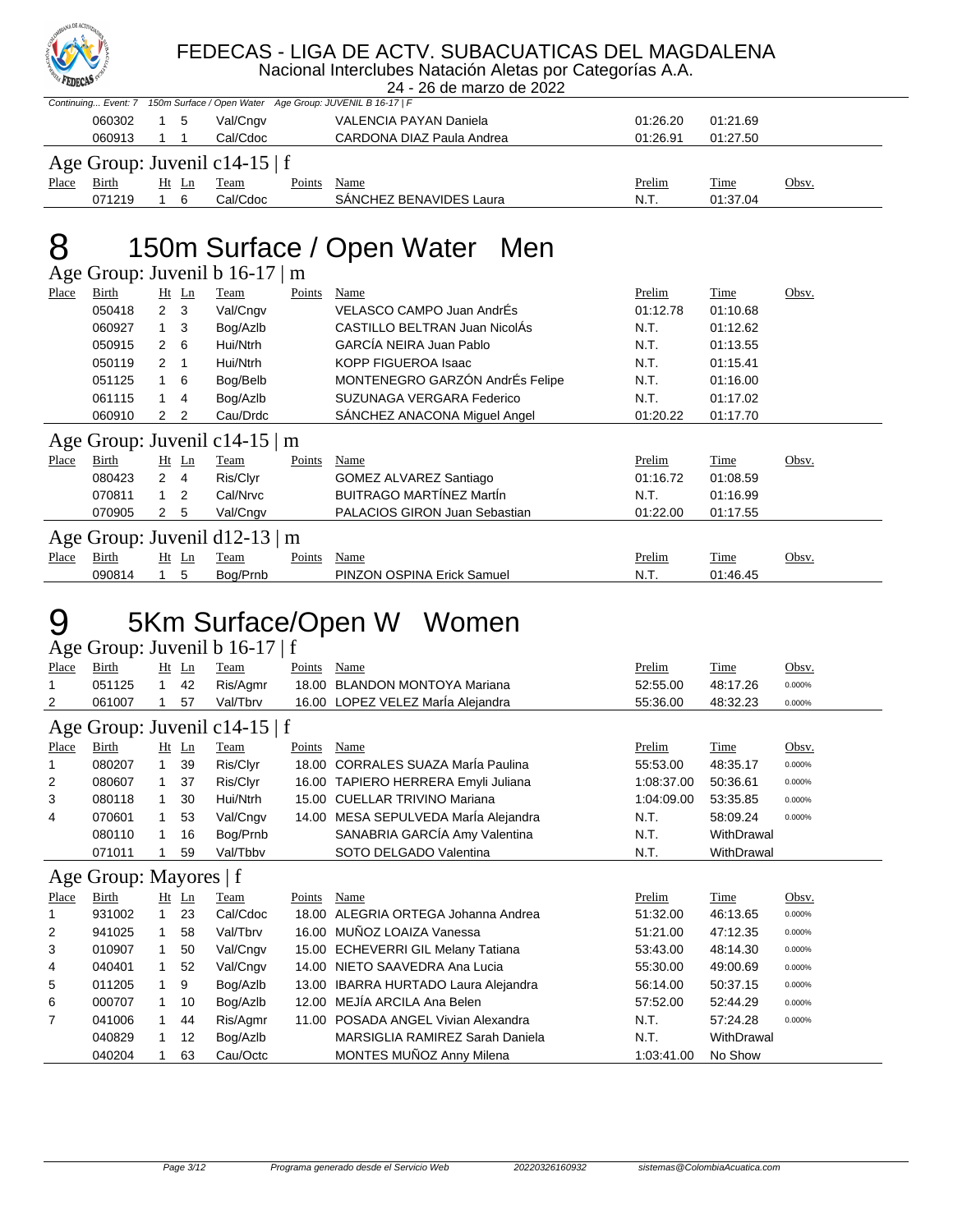

### 10 5Km Surface/Open W Men

| Age Group: Juvenil b $16-17 \mid m$ |                        |         |     |          |        |                                 |            |            |        |  |
|-------------------------------------|------------------------|---------|-----|----------|--------|---------------------------------|------------|------------|--------|--|
| Place                               | Birth                  | $Ht$ Ln |     | Team     | Points | Name                            | Prelim     | Time       | Obsv.  |  |
| 1                                   | 050801                 |         | 186 | Val/Cngv | 18.00  | ARANGO GONZÁLEZ Enmanuel        | 49:40.00   | 45:19.24   | 0.000% |  |
|                                     | 060119                 |         | 155 | Hui/Ntrh |        | GUEVARA SÁNCHEZ Juan Felipe     | N.T.       | WithDrawal |        |  |
| Age Group: Juvenil c14-15 $\mid$ m  |                        |         |     |          |        |                                 |            |            |        |  |
| Place                               | Birth                  | $Ht$ Ln |     | Team     | Points | Name                            | Prelim     | Time       | Obsv.  |  |
|                                     | 070811                 |         | 147 | Cal/Nrvc | 18.00  | BUITRAGO MARTÍNEZ MartÍn        | N.T.       | 1:01:43.80 | 0.000% |  |
|                                     | 070923                 |         | 262 | Val/Mrlv |        | <b>GOMEZ PLAZA Miguel Angel</b> | N.T.       | WithDrawal |        |  |
|                                     | 080423                 |         | 171 | Ris/Clyr |        | <b>GOMEZ ALVAREZ Santiago</b>   | 1:00:41.84 | WithDrawal |        |  |
|                                     | Age Group: Mayores   m |         |     |          |        |                                 |            |            |        |  |
| Place                               | Birth                  | Ht      | Ln  | Team     | Points | Name                            | Prelim     | Time       | Obsv.  |  |
|                                     | 930921                 |         | 143 | Bog/Prnb | 18.00  | JIMENEZ RAMIREZ Alexander       | N.T.       | 45:16.26   | 0.000% |  |
| 2                                   | 970407                 |         | 180 | Val/Brrv | 16.00  | HERNANDEZ MILLAN AndrÉs Camilo  | 47:35.00   | 47:29.89   | 0.000% |  |
| 3                                   | 951206                 |         | 150 | Cal/Cdoc |        | 15.00 GOMEZ MOLINA Juan Manuel  | N.T.       | 1:02:24.31 | 0.000% |  |

### 11 3Km Surface/Open W Women

| Age Group: Masters   f |  |  |
|------------------------|--|--|
|------------------------|--|--|

| Place | <u>Birth</u> |              | Ht Ln | Team     | Points Name |                                | Prelim   | <b>Time</b> | Obsv.  |
|-------|--------------|--------------|-------|----------|-------------|--------------------------------|----------|-------------|--------|
|       | 781009       | $1 \quad 41$ |       | Ris/Clvr |             | 18.00 GARCÍA MEJÍA Lida Sorany | 40:58.91 | 36:49.73    | 0.000% |
|       | 661108 1 6   |              |       | Ant/Mnta |             | 16.00 ALVAREZ LOPEZ Lina Marla | N.T.     | 49:27.06    | 0.000% |

### 12 3Km Surface/Open W Men

Age Group: Masters | m

| -     |                 |         |                    |                                    |                                            |         |                 |        |
|-------|-----------------|---------|--------------------|------------------------------------|--------------------------------------------|---------|-----------------|--------|
| Place | $\sim$<br>Bırth | H۱<br>∸ | eam                | $\overline{\phantom{a}}$<br>'oints | Name                                       | Prelim  | $\sim$<br>. ime | Obsv   |
|       | $.404 -$        | 130     | $\sim$<br>Ant/Mnta | 18.00                              | <b>PATINO MEJÍA (</b><br>Eduardo<br>Carlos | NL<br>. | • л л           | 0.000% |

# 13 3Km Bifins/Open W Women

Age Group: Juvenil b 16-17 | f

|                |        |    |     | $\frac{1}{2}$ $\frac{1}{2}$ $\frac{1}{2}$ $\frac{1}{2}$ $\frac{1}{2}$ $\frac{1}{2}$ $\frac{1}{2}$ $\frac{1}{2}$ $\frac{1}{2}$ $\frac{1}{2}$ $\frac{1}{2}$ $\frac{1}{2}$ |        |                                       |          |            |        |
|----------------|--------|----|-----|-------------------------------------------------------------------------------------------------------------------------------------------------------------------------|--------|---------------------------------------|----------|------------|--------|
| Place          | Birth  | Ht | Ln  | Team                                                                                                                                                                    | Points | Name                                  | Prelim   | Time       | Obsv.  |
|                | 060604 | 3  | 54  | Val/Cngv                                                                                                                                                                |        | 18.00 MORA RAMIREZ Diana Karolina     | 37:49.72 | 38:09.67   | 0.000% |
| $\overline{2}$ | 050919 |    | 14  | Bog/Azlb                                                                                                                                                                |        | 16.00 BOTERO OSPINA Valentina         | N.T.     | 38:11.53   | 0.000% |
| 3              | 050106 | 2  | 22  | Cal/Cdoc                                                                                                                                                                |        | 15.00 ECHEVERRI FRANCO María Antonia  | 37:32.43 | 38:12.53   | 0.000% |
| 4              | 060228 | 3  | 43  | Ris/Agmr                                                                                                                                                                |        | 14.00 ORTEGA GARCÍA Nikol Dayanna     | N.T.     | 38:48.14   | 0.000% |
| 5              | 060808 | 2  | 32  | Mag/Anfm                                                                                                                                                                |        | 13.00 BELTRAN BOCANEGRA Diana Cecilia | N.T.     | 41:27.41   | 0.000% |
| 6              | 060517 |    | 17  | Bog/Prnb                                                                                                                                                                |        | 12.00 CASTRO CALA Maria Camila        | N.T.     | 48:41.01   | 0.000% |
|                | 051207 | 3  | -61 | Cau/Octc                                                                                                                                                                |        | MARTÍNEZ MUESES MarÍa Camila          | 38:10.09 | WithDrawal |        |

#### Age Group: Juvenil c14-15 | f

| Place | Birth  |   | Ht Ln | <b>Team</b> | Points | Name                                     | Prelim   | Time     | Obsv.  |
|-------|--------|---|-------|-------------|--------|------------------------------------------|----------|----------|--------|
|       | 080213 | 3 | 38    | Ris/Clyr    |        | 18.00 TOBON GUZMAN Melissa               | 37:33.30 | 36:21.79 | 0.000% |
| 2     | 070527 |   | 19    | Bog/Prnb    |        | 16.00 BARRAGAN MONTOYA Juanita Valentina | 41:24.09 | 41:22.55 | 0.000% |
| 3     | 071219 | 2 | -26   | Cal/Cdoc    |        | 15.00 SÁNCHEZ BENAVIDES Laura            | N.T.     | 41:30.35 | 0.000% |
| 4     | 070722 |   | 18    | Bog/Prnb    |        | 14.00 MARTÍNEZ CASTIBLANCO Alejandra     | 41:29.16 | 43:47.09 | 0.000% |
| 5     | 080309 | 2 | - 27  | Cal/Cdoc    |        | 13.00 CASTRO ECHEVERRI Maria SalomÉ      | N.T.     | 43:49.29 | 0.000% |
| 6     | 080607 | 2 | - 37  | Ris/Clyr    |        | 12.00 TAPIERO HERRERA Emyli Juliana      | N.T.     | 47:30.52 | 0.000% |
| 7     | 080531 | 3 | 60    | Cau/Octc    |        | 11.00 CASTRILLON CALVACHE Valerie        | N.T.     | 54:12.78 | 0.000% |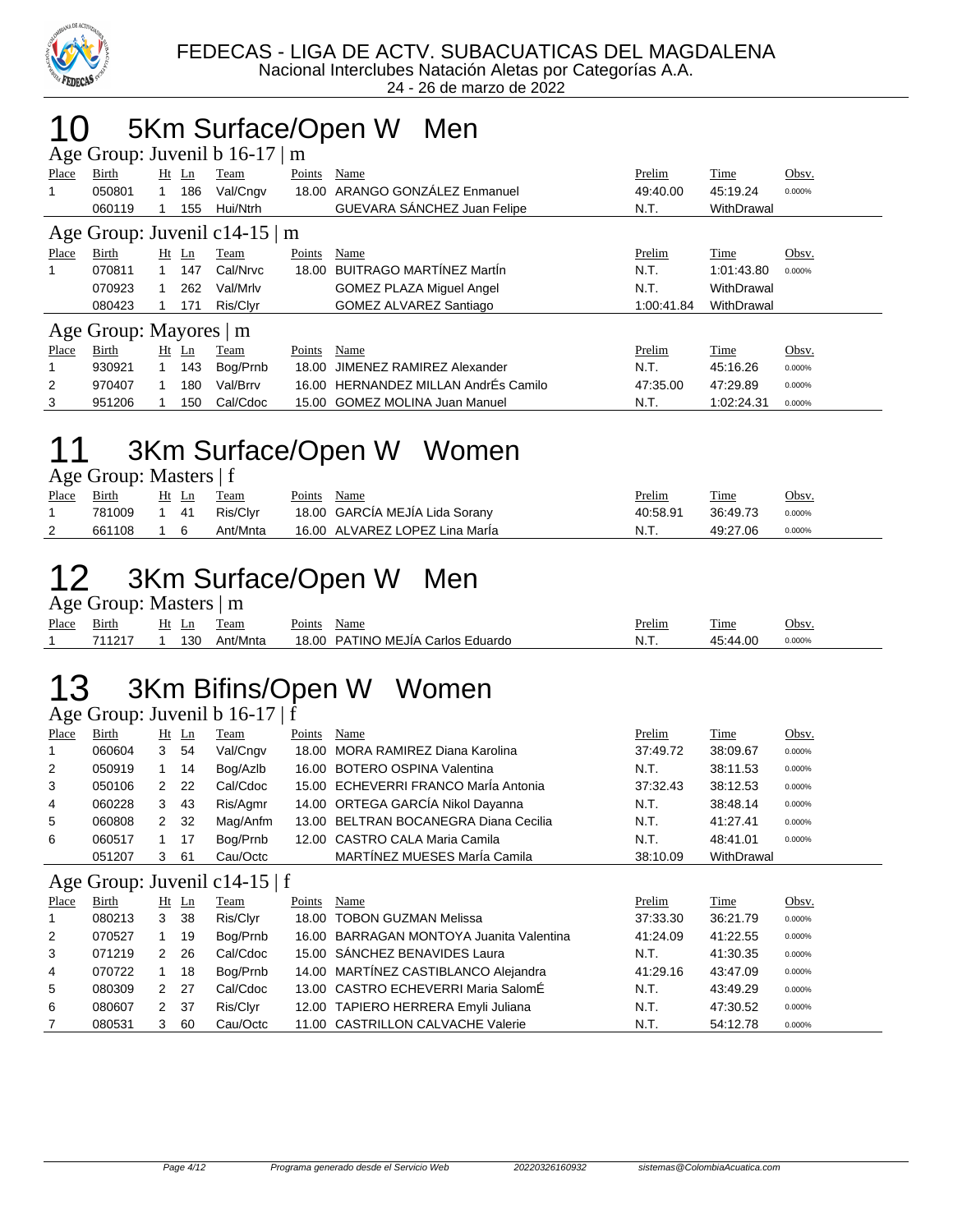

24 - 26 de marzo de 2022

### 13 3Km Bifins/Open W Women

|       | Age Group: Masters   f |              |         |                    |        |                                        |            |            |                    |  |  |
|-------|------------------------|--------------|---------|--------------------|--------|----------------------------------------|------------|------------|--------------------|--|--|
| Place | Birth                  |              | $Ht$ Ln | Team               | Points | Name                                   | Prelim     | Time       | Obsv.              |  |  |
|       | 921215                 |              |         | Ant/Mnta           |        | 18.00 OSORIO RESTREPO Manuela          | N.T.       | 51:18.86   | 0.000%             |  |  |
| 2     | 860228                 |              | 2 21    | Bog/Belb           |        | 16.00 BELLO PINTO Adriana Ximena       | N.T.       | 53:25.64   | 0.000%             |  |  |
| 3     | 671018                 | $1 \quad 7$  |         | Ant/Mnta           |        | 15.00 OTERO GUTIERREZ Ana Maria        | N.T.       | 53:40.39   | 0.000%             |  |  |
| 4     | 760330                 | $1 \quad 8$  |         | Ant/Mnta           |        | 14.00 GOMEZ NARANJO Catalina           | N.T.       | 55:09.30   | 0.000%             |  |  |
| 5     | 860416                 | $\mathbf{2}$ | 35      | Ris/Clyr           |        | 13.00 JARAMILLO AGUDELO Francy Johanna | 49:18.32   | 55:54.89   | 0.000%             |  |  |
| 6     | 830724                 |              | 5       | Ant/Mnta           |        | 12.00 MONTOYA MESA Sandra Catalina     | N.T.       | 56:41.42   | 0.000%             |  |  |
| 7     | 720925                 | $1\quad 2$   |         | Ant/Mnta           |        | 11.00 ZAPATA DIAZ Claudia Elena        | N.T.       | 57:21.04   | 0.000%             |  |  |
| 8     | 781009                 | 3            | -41     | Ris/Clyr           |        | 10.00 GARCÍA MEJÍA Lida Sorany         | 2:00:00.01 | 58:00.32   | 0.000%             |  |  |
| 9     | 830724                 | 1            | 4       | Ant/Mnta           | 8.00   | MONTOYA MESA Erika Julieth             | N.T.       | 1:05:02.93 | 0.000%             |  |  |
|       | 640208                 | 3            | 40      | Ris/Clyr           |        | SALDARRIAGA TORO Liliana               | 1:26:02.00 | WithDrawal |                    |  |  |
|       | Age Group: Mayores   f |              |         |                    |        |                                        |            |            |                    |  |  |
| Place | <b>Birth</b>           |              | $Ht$ Ln | Team               | Points | Name                                   | Prelim     | Time       | Obsv.              |  |  |
|       | 011107                 |              | 11      | $R_0a/\Delta z$ lh | 18. NO | CAAVEDRA PEREZ Laura Valentina         | 31.5205    | 36.26.70   | n nnn <sub>%</sub> |  |  |

| .              | $-11$  | $\cdots$             | <u>——</u> | 1.9711    | . | 1.101110                             | .        | $\overline{\phantom{a}}$ | $rac{1}{2}$ |
|----------------|--------|----------------------|-----------|-----------|---|--------------------------------------|----------|--------------------------|-------------|
| 1              | 011107 |                      | 11        | Bog/Azlb  |   | 18.00 SAAVEDRA PEREZ Laura Valentina | 34:52.05 | 36:26.79                 | 0.000%      |
| 2              | 011029 |                      | 15        | Bog/Prnb  |   | 16.00 SÁNCHEZ ROBAYO Estefania       | 35:10.09 | 37:43.23                 | 0.000%      |
| 3              | 980818 | 2                    | -29       | Cun/Rorc  |   | 15.00 MEJÍA ARCILA Salome            | 36:54.79 | 37:44.47                 | 0.000%      |
| $\overline{4}$ | 040110 | 3                    | 56        | Val/Tbrv  |   | 14.00 AYALA CAMACHO Sofia            | 35:54.37 | 38:51.36                 | 0.000%      |
| 5              | 970305 | 3                    | 46        | Val/Brrv  |   | 13.00 RINCON REYES Arantxa Valentina | 35:31.97 | 38:51.91                 | 0.000%      |
| 6              | 040507 | 2                    | -24       | Cal/Cdoc  |   | 12.00 SOTO ARROYAVE Laura Sofia      | 37:57.19 | 40:26.62                 | 0.000%      |
| $\overline{7}$ | 030428 | 3                    | 49        | Val/Cngv  |   | 11.00 MESA SEPULVEDA Ana Sofia       | 37:50.16 | 40:43.77                 | 0.000%      |
| 8              | 990103 | 2                    | -34       | Ffaa/Ffaa |   | 10.00 SUAREZ HUERTAS Edna Mayerly    | N.T.     | 44:46.26                 | 0.000%      |
| 9              | 041002 | 2                    | -31       | Mag/Anfm  |   | 8.00 ORTEGA OSPINO Valentina         | N.T.     | 45:18.20                 | 0.000%      |
| 10             | 040709 |                      | 13        | Bog/Azlb  |   | 7.00 VARGAS VILLAMIL Laura Alejandra | 40:41.97 | 45:44.04                 | 0.000%      |
| 11             | 030610 | 2                    | - 33      | Mag/Swom  |   | 6.00 ROJAS BARRETO Mery An           | 50:08.71 | 48:45.69                 | 0.000%      |
|                | 041112 | $\mathbf{2}^{\circ}$ | 20        | Bog/Prnb  |   | <b>MONTOYA BARRETO Natalie</b>       | N.T.     | WithDrawal               |             |

### 14 3Km Bifins/Open W Men

#### Age Group: Juvenil b 16-17 | m

| Place | Birth                    |                      | $Ht$ Ln | Team      | Points | Name                                    | Prelim   | Time     | Obsv.  |
|-------|--------------------------|----------------------|---------|-----------|--------|-----------------------------------------|----------|----------|--------|
|       | 060420                   | 4                    | 250     | Val/Narv  | 18.00  | VIVAS IDARRAGA Juan David               | 32:17.04 | 32:49.41 | 0.000% |
| 2     | 061103                   | $\mathbf{2}^{\circ}$ | 141     | Bog/Prnb  |        | 16.00 GUZMAN CAMARGO AndrÉs Felipe      | 33:37.00 | 34:30.68 | 0.000% |
| 3     | 060627                   | 4                    | 177     | Sant/Albs |        | 15.00 SUAREZ SÁNCHEZ Diego Alejandro    | 35:46.00 | 35:25.46 | 0.000% |
| 4     | 050922                   | 4                    | 176     | Sant/Albs |        | 14.00 VALENCIA ORTIZ Mauricio Sebastian | 35:38.00 | 35:42.18 | 0.000% |
| 5     | 051025                   | 4                    | 257     | Cau/Octc  |        | 13.00 GARCES CAMPO AndrEs Felipe        | 37:40.00 | 36:16.72 | 0.000% |
| 6     | 060418                   | 3                    | 158     | Mag/Anfm  |        | 12.00 VASQUEZ RAMOS David Alejandro     | N.T.     | 36:27.97 | 0.000% |
| 7     | 060619                   | 4                    | 175     | Ris/Agmr  |        | 11.00 VILLAMIL ANGARITA Jesus David     | N.T.     | 38:51.60 | 0.000% |
| 8     | 060530                   | 4                    | 255     | Cau/Octc  |        | 10.00 OVALLE OSSA Juan Esteban          | 36:40.00 | 38:59.83 | 0.000% |
| 9     | 060919                   | 4                    | 256     | Cau/Octc  |        | 8.00 URRUTIA BETANCOURT AndrÉs Geronimo | 37:49.00 | 39:00.42 | 0.000% |
| 10    | 050715                   | 3                    | 161     | Mag/Anfm  |        | 7.00 VARONA MURIEL Camilo Andres        | N.T.     | 40:32.47 | 0.000% |
| 11    | 050527                   | 2                    | 157     | Mag/Anfm  |        | 6.00 ONATE CUELLAR Samuel Ernesto       | N.T.     | 40:32.87 | 0.000% |
| 12    | 050508                   | 2                    | 142     | Bog/Prnb  |        | 5.00 CABRA GOMEZ Geronimo               | N.T.     | 42:16.90 | 0.000% |
| 13    | 051011                   | 3                    | 163     | Mag/Swom  |        | 4.00 DIAZ GUALDRON Brayan Esneyder      | N.T.     | 44.17.81 | 0.000% |
|       | 050705                   | 2                    | 144     | Bog/Belb  |        | <b>BETANCUR GUACHETA Neil Farid</b>     | N.T.     | No Show  |        |
|       | $\overline{\phantom{0}}$ |                      | $\sim$  | .         |        |                                         |          |          |        |

#### Age Group: Juvenil c14-15 | m

| Place | Birth  | Ht Ln | Team           | Points | Name                             | Prelim   | Time     | <u>Obsv.</u> |
|-------|--------|-------|----------------|--------|----------------------------------|----------|----------|--------------|
|       | 080709 |       | 4 173 Ris/Clvr |        | 18.00 BARRAGAN DELGADO Juan Jose | 38:24.00 | 41:05.96 | 0.000%       |
|       | 070306 |       | 3 162 Maq/Swom |        | 16.00 DIAZ GUARIN Jesus Manuel   | N.T.     | 47:16.49 | 0.000%       |
|       | 070130 | 138   | Bog/Azlb       |        | ROA CARDENAS Juan Camilo         | . N.T    | No Show  |              |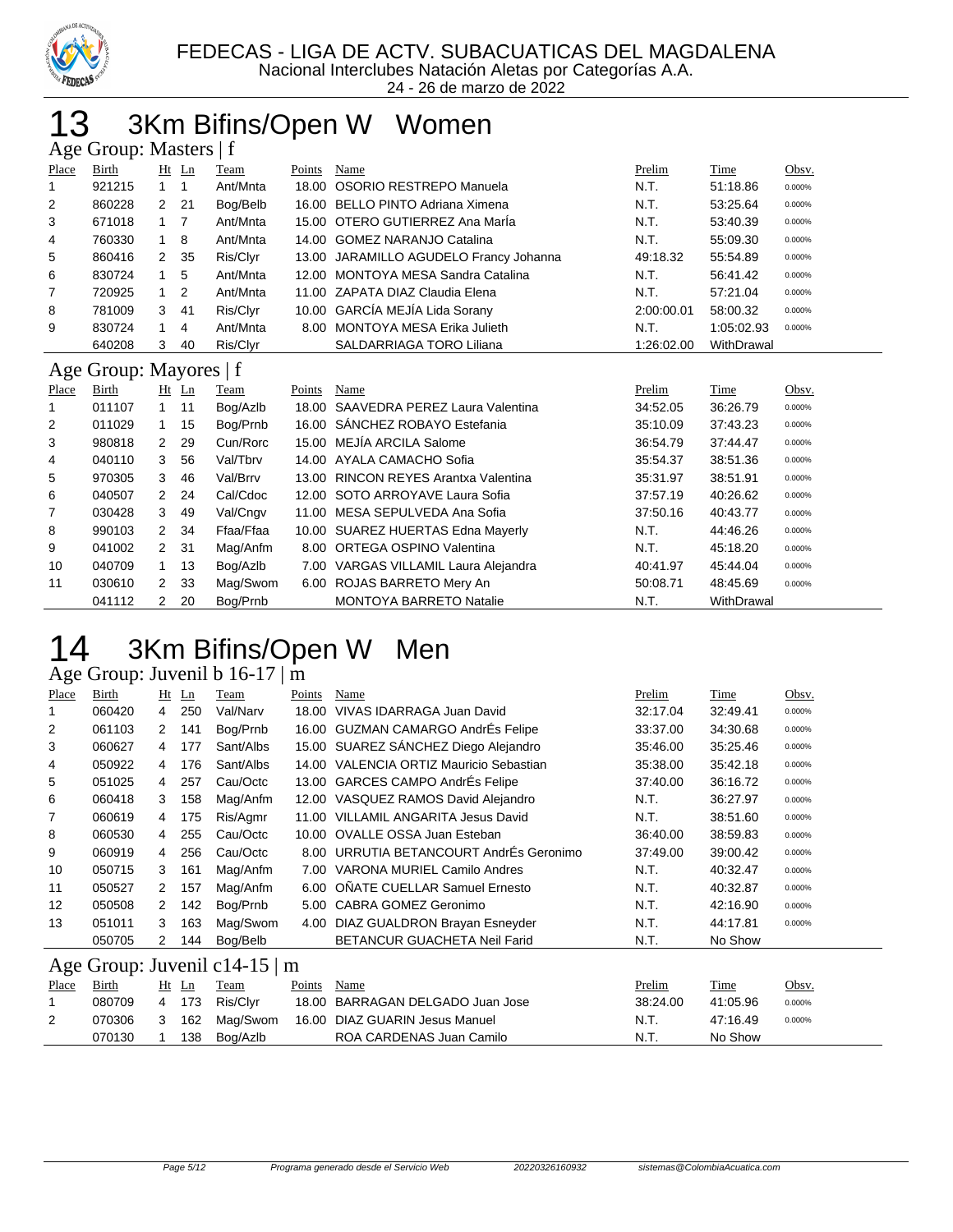

24 - 26 de marzo de 2022

### 14 3Km Bifins/Open W Men

|       |                        |                |       | Age Group: Juvenil d12-13   m |        |                                         |          |            |        |
|-------|------------------------|----------------|-------|-------------------------------|--------|-----------------------------------------|----------|------------|--------|
| Place | Birth                  |                | Ht Ln | Team                          | Points | Name                                    | Prelim   | Time       | Obsv.  |
|       | 090814                 | $\overline{2}$ | 139   | Bog/Prnb                      |        | PINZON OSPINA Erick Samuel              | N.T.     | No Show    |        |
|       | Age Group: Masters   m |                |       |                               |        |                                         |          |            |        |
| Place | Birth                  |                | Ht Ln | Team                          | Points | Name                                    | Prelim   | Time       | Obsv.  |
| 1     | 690424                 | 4              | 258   | Cau/Octc                      | 18.00  | <b>OVALLE AMARILLO Ricardo</b>          | 37:02.36 | 41:46.66   | 0.000% |
| 2     | 810125                 | $\mathbf 1$    | 132   | Ant/Mnta                      |        | 16.00 CORREA RESTREPO Tomas             | N.T.     | 43:54.43   | 0.000% |
| 3     | 750615                 | 1              | 129   | Ant/Mnta                      |        | 15.00 ZAPATA DIAZ Hector Julian         | N.T.     | 45:24.89   | 0.000% |
| 4     | 711217                 | 1              | 130   | Ant/Mnta                      |        | 14.00 PATINO MEJÍA Carlos Eduardo       | N.T.     | 46:13.68   | 0.000% |
| 5     | 790912                 | 1              | 133   | Ant/Mnta                      |        | 13.00 ORJUELA ALBA Jeison Andrei        | N.T.     | 48:00.33   | 0.000% |
| 6     | 811017                 | 3              | 165   | Mag/Swom                      |        | 12.00 HERNANDEZ ROYERO Felix Jose       | N.T.     | 49:41.50   | 0.000% |
| 7     | 891214                 | 3              | 172   | Ris/Clyr                      |        | 11.00 SIERRA CARDONA Miguel Mauricio    | N.T.     | 49:50.69   | 0.000% |
| 8     | 810603                 | 1              | 134   | Ant/Mnta                      | 10.00  | <b>ZULUAICA RAMIREZ Wilmar Elieser</b>  | N.T.     | 50:33.08   | 0.000% |
| 9     | 860129                 | 3              | 166   | Mag/Swom                      | 8.00   | MENDEZ PEREZ Ivan Alejandro             | N.T.     | 52:15.12   | 0.000% |
| 10    | 630519                 | 3              | 170   | Ris/Clyr                      | 7.00   | RIOS VALENCIA Luis Emilio               | 52:51.56 | 53:00.17   | 0.000% |
|       | 550619                 |                | 131   | Ant/Mnta                      |        | CARVHALO ESCOBAR Luis Guillermo         | N.T.     | No Show    |        |
|       | Age Group: Mayores   m |                |       |                               |        |                                         |          |            |        |
| Place | <b>Birth</b>           |                | Ht Ln | Team                          | Points | Name                                    | Prelim   | Time       | Obsv.  |
| 1     | 991202                 | $\mathbf{1}$   | 135   | Bog/Azlb                      |        | 18.00 SAAVEDRA PEREZ Diego AndrÉs       | 32:17.41 | 33:37.25   | 0.000% |
| 2     | 040930                 | 1              | 137   | Bog/Azlb                      | 16.00  | <b>ROA CARDENAS Samuel</b>              | 33:07.00 | 33:39.39   | 0.000% |
| 3     | 040912                 | 2              | 145   | Bog/Belb                      |        | 15.00 MALDONADO OLIVARES Juan Sebastian | 33:25.60 | 33:41.07   | 0.000% |
| 4     | 020924                 | 4              | 183   | Val/Cngv                      | 14.00  | JIMENEZ GRANADA Breylin Santiago        | N.T.     | 33:41.62   | 0.000% |
| 5     | 000518                 | 4              | 179   | Val/Brrv                      |        | 13.00 OCAMPO URBANO Juan Camilo         | 33:18.22 | 33:42.88   | 0.000% |
| 6     | 040712                 | 2              | 153   | Cun/Rorc                      |        | 12.00 BENITEZ SÁNCHEZ Samuel Santiago   | 34:05.48 | 34:57.97   | 0.000% |
| 7     | 000501                 | 2              | 148   | Cal/Cdoc                      |        | 11.00 BUITRAGO LONDOÑO Juan Felipe      | N.T.     | 35:00.33   | 0.000% |
| 8     | 030620                 | 3              | 169   | Ris/Clyr                      |        | 10.00 PEÑA GOMEZ AndrÉs Felipe          | 35:22.00 | 37:27.04   | 0.000% |
| 9     | 041206                 | 2              | 151   | Cal/Cdoc                      | 8.00   | LOPEZ URIBE Juan Jose                   | 38:44.99 | 38:09.83   | 0.000% |
| 10    | 010502                 | 4              | 253   | Cau/Octc                      | 7.00   | <b>CAICEDO CAMPO Javier Matteo</b>      | N.T.     | 38:11.89   | 0.000% |
| 11    | 040528                 | 3              | 164   | Mag/Swom                      | 6.00   | PARDO MONTERO Guillermo Alexander       | N.T.     | 39:42.23   | 0.000% |
|       | 040111                 | 2              | 152   | Cal/Cdoc                      |        | RONCANCIO RODRIGUEZ Andres Felipe       | N.T.     | WithDrawal |        |

# 1Km BiAletas/Open W Women

#### Age Group: Juvenil b 16-17 | f

| Place          | Birth  |   | $Ht$ Ln | Team                          | Points | Name                                  | Prelim   | Time     | Obsv.  |
|----------------|--------|---|---------|-------------------------------|--------|---------------------------------------|----------|----------|--------|
| -1             | 060604 | 4 | 54      | Val/Cngv                      |        | 18.00 MORA RAMIREZ Diana Karolina     | 12:05.00 | 12:51.65 | 0.000% |
| 2              | 050919 | 2 | 14      | Bog/Azlb                      |        | 16.00 BOTERO OSPINA Valentina         | N.T.     | 12:52.39 | 0.000% |
| 3              | 051207 | 4 | -61     | Cau/Octc                      |        | 15.00 MARTÍNEZ MUESES MarÍa Camila    | 12:00.00 | 12:57.43 | 0.000% |
| 4              | 050106 | 2 | -22     | Cal/Cdoc                      |        | 14.00 ECHEVERRI FRANCO MarÍa Antonia  | 12:25.00 | 13:29.08 | 0.000% |
| 5              | 060808 | 3 | -32     | Mag/Anfm                      |        | 13.00 BELTRAN BOCANEGRA Diana Cecilia | N.T.     | 13:39.71 | 0.000% |
| 6              | 060517 | 2 | 17      | Bog/Prnb                      |        | 12.00 CASTRO CALA Maria Camila        | N.T.     | 15:24.56 | 0.000% |
| $\overline{7}$ | 060913 | 2 | 25      | Cal/Cdoc                      |        | 11.00 CARDONA DIAZ Paula Andrea       | 13:15.00 | 15:28.49 | 0.000% |
| 8              | 050707 | 4 | 62      | Cau/Octc                      |        | 10.00 MUÑOZ ONATE Ana Sofia           | N.T.     | 18:02.73 | 0.000% |
|                |        |   |         | Age Group: Juvenil c14-15   f |        |                                       |          |          |        |

|       |              |   |         | $1.50$ Oroup. $80.7$ CHIT C1 $1.2$   1 |        |                                          |          |             |        |
|-------|--------------|---|---------|----------------------------------------|--------|------------------------------------------|----------|-------------|--------|
| Place | <b>Birth</b> |   | $Ht$ Ln | <b>Team</b>                            | Points | Name                                     | Prelim   | <b>Time</b> | Obsv.  |
|       | 080213       | 3 | -38     | Ris/Clyr                               |        | 18.00 TOBON GUZMAN Melissa               | 11:49.00 | 12:08.31    | 0.000% |
| 2     | 070527       | 2 | 19      | Boa/Prnb                               |        | 16.00 BARRAGAN MONTOYA Juanita Valentina | 12:55.00 | 13:14.93    | 0.000% |
| 3     | 071219       | 3 | -26     | Cal/Cdoc                               |        | 15.00 SÁNCHEZ BENAVIDES Laura            | N.T.     | 13:28.37    | 0.000% |
| 4     | 080309       | 3 | -27     | Cal/Cdoc                               |        | 14.00 CASTRO ECHEVERRI Maria SalomÉ      | N.T.     | 14:06.73    | 0.000% |
| 5     | 070722       | 2 | 18      | Boa/Prnb                               |        | 13.00 MARTÍNEZ CASTIBLANCO Alejandra     | 14:15.00 | 14:23.19    | 0.000% |
| 6     | 080531       | 4 | 60      | Cau/Octc                               |        | 12.00 CASTRILLON CALVACHE Valerie        | N.T.     | 16:37.03    | 0.000% |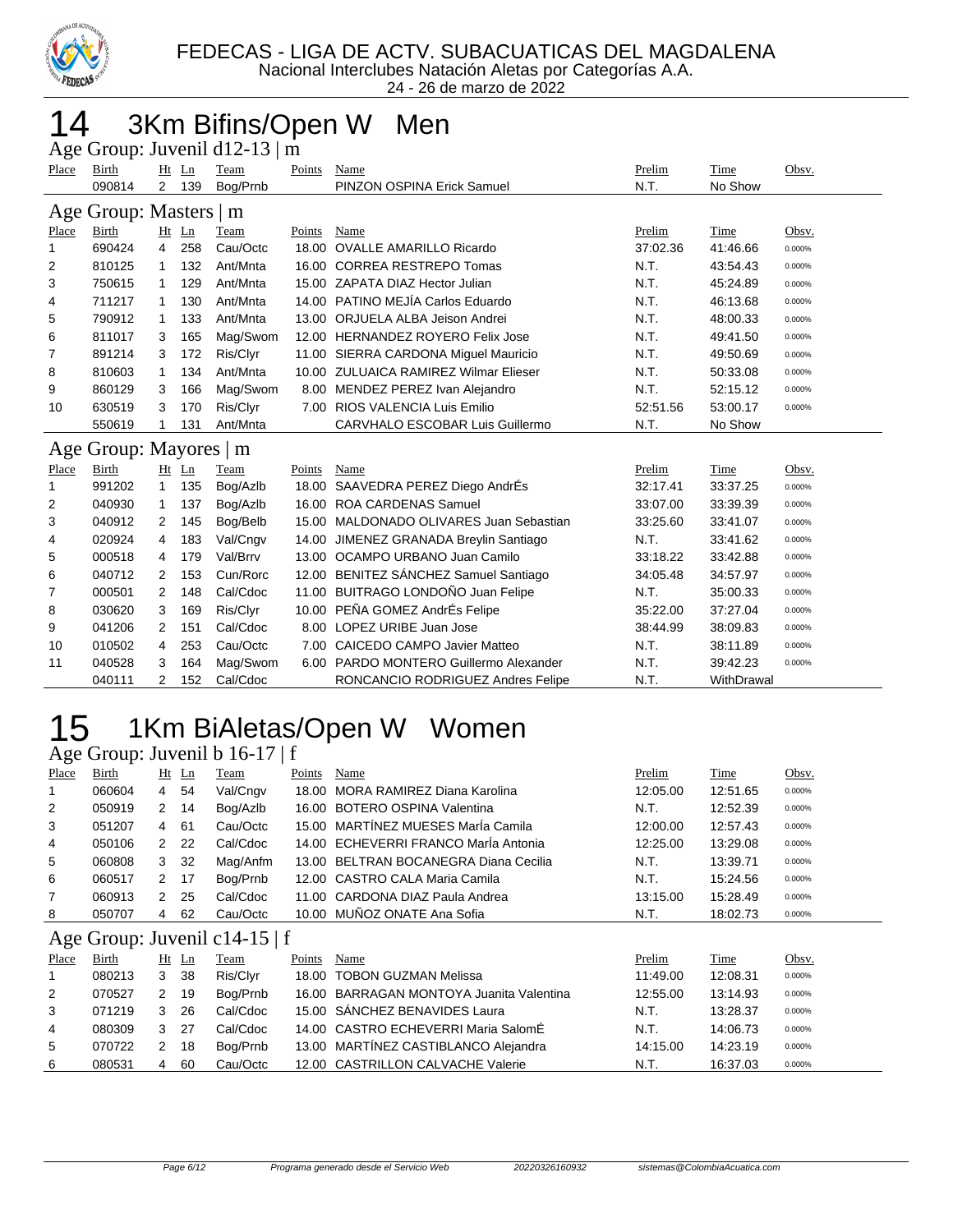

24 - 26 de marzo de 2022

#### 15 1Km BiAletas/Open W Women  $\mathbf{m}$  Masters | f

|       | $\Delta \xi$ COLOUP. Masicis   1 |                |         |           |        |                                      |          |          |        |
|-------|----------------------------------|----------------|---------|-----------|--------|--------------------------------------|----------|----------|--------|
| Place | Birth                            |                | $Ht$ Ln | Team      | Points | Name                                 | Prelim   | Time     | Obsv.  |
| 1     | 860228                           | $\overline{2}$ | 21      | Bog/Belb  |        | 18.00 BELLO PINTO Adriana Ximena     | N.T.     | 15:23.24 | 0.000% |
| 2     | 921215                           | 1              | 1       | Ant/Mnta  |        | 16.00 OSORIO RESTREPO Manuela        | N.T.     | 16:16.25 | 0.000% |
| 3     | 760330                           | 1              | 8       | Ant/Mnta  | 15.00  | <b>GOMEZ NARANJO Catalina</b>        | N.T.     | 16:24.69 | 0.000% |
| 4     | 830724                           | 1              | 5       | Ant/Mnta  |        | 14.00 MONTOYA MESA Sandra Catalina   | N.T.     | 16:30.14 | 0.000% |
| 5     | 671018                           | 1              | 7       | Ant/Mnta  |        | 13.00 OTERO GUTIERREZ Ana María      | N.T.     | 16:38.43 | 0.000% |
| 6     | 800617                           | 1              | 3       | Ant/Mnta  |        | 12.00 MAYA ARANGO Sandra Marla       | N.T.     | 17:06.38 | 0.000% |
| 7     | 860416                           | 3              | 35      | Ris/Clyr  | 11.00  | JARAMILLO AGUDELO Francy Johanna     | 15:45.29 | 17:35.05 | 0.000% |
| 8     | 720925                           | 1              | 2       | Ant/Mnta  |        | 10.00 ZAPATA DIAZ Claudia Elena      | N.T.     | 18:12.60 | 0.000% |
| 9     | 900913                           | 3              | 36      | Ris/Clyr  |        | 8.00 CARDONA CLAVIJO Natalia         | N.T.     | 18:18.74 | 0.000% |
| 10    | 830724                           | 1              | 4       | Ant/Mnta  | 7.00   | MONTOYA MESA Erika Julieth           | N.T.     | 18:48.11 | 0.000% |
| 11    | 811216                           | 4              | 45      | Ris/Agmr  | 6.00   | GARCÍA ALARCON Alejandra Maria       | 17:56.80 | 18:50.47 | 0.000% |
| 12    | 640208                           | 4              | 40      | Ris/Clyr  |        | 5.00 SALDARRIAGA TORO Liliana        | 30:55.81 | 31:06.34 | 0.000% |
|       | Age Group: Mayores   f           |                |         |           |        |                                      |          |          |        |
| Place | Birth                            |                | $Ht$ Ln | Team      | Points | Name                                 | Prelim   | Time     | Obsv.  |
| 1     | 011107                           | $\mathbf{1}$   | 11      | Bog/Azlb  |        | 18.00 SAAVEDRA PEREZ Laura Valentina | 12:21.00 | 11:18.95 | 0.000% |
| 2     | 011029                           | 2              | 15      | Bog/Prnb  | 16.00  | SÁNCHEZ ROBAYO Estefania             | 11:25.00 | 11:51.06 | 0.000% |
| 3     | 970305                           | 4              | 46      | Val/Brrv  |        | 15.00 RINCON REYES Arantxa Valentina | 11:14.00 | 12:19.55 | 0.000% |
| 4     | 980818                           | 3              | 29      | Cun/Rorc  |        | 14.00 MEJÍA ARCILA Salome            | 11:14.67 | 12:22.43 | 0.000% |
| 5     | 040110                           | 4              | 56      | Val/Tbrv  |        | 13.00 AYALA CAMACHO Sofia            | 11:00.00 | 12:26.34 | 0.000% |
| 6     | 040507                           | 2              | 24      | Cal/Cdoc  | 12.00  | SOTO ARROYAVE Laura Sofia            | 11:46.00 | 12:30.31 | 0.000% |
| 7     | 030428                           | 4              | 49      | Val/Cngv  |        | 11.00 MESA SEPULVEDA Ana Sofia       | 11:59.00 | 12:39.06 | 0.000% |
| 8     | 041112                           | 2              | 20      | Bog/Prnb  |        |                                      |          |          | 0.000% |
|       |                                  |                |         |           |        | 10.00 MONTOYA BARRETO Natalie        | N.T.     | 13:15.93 |        |
| 9     | 010404                           | 4              | 64      | Cau/Drdc  |        | 8.00 ORTEGA SEGURA Luisa Fernanda    | 12:31.00 | 13:19.67 | 0.000% |
| 10    | 041002                           | 3              | 31      | Mag/Anfm  | 7.00   | <b>ORTEGA OSPINO Valentina</b>       | N.T.     | 13:35.91 | 0.000% |
| 11    | 041006                           | 4              | 44      | Ris/Agmr  |        | 6.00 POSADA ANGEL Vivian Alexandra   | N.T.     | 13:48.87 | 0.000% |
| 12    | 990103                           | 3              | 34      | Ffaa/Ffaa |        | 5.00 SUAREZ HUERTAS Edna Mayerly     | N.T.     | 14:00.31 | 0.000% |
| 13    | 040709                           | 1              | 13      | Bog/Azlb  |        | 4.00 VARGAS VILLAMIL Laura Alejandra | 12:57.00 | 14:29.03 | 0.000% |

#### 1Km BiAletas/Open W Men 16 1Km BiAletas/<br>Age Group: Juvenil b 16-17 | m

| Place | Birth  | Ht | Ln  | Team      | Points | Name                                    | Prelim   | Time     | Obsv.  |
|-------|--------|----|-----|-----------|--------|-----------------------------------------|----------|----------|--------|
|       | 060420 | 5  | 250 | Val/Narv  | 18.00  | VIVAS IDARRAGA Juan David               | 10:27.15 | 10:45.75 | 0.000% |
| 2     | 061103 | 2  | 141 | Bog/Prnb  |        | 16.00 GUZMAN CAMARGO AndrÉs Felipe      | 10:28.81 | 11:30.89 | 0.000% |
| 3     | 050705 | 2  | 144 | Bog/Belb  | 15.00  | <b>BETANCUR GUACHETA Neil Farid</b>     | N.T.     | 11:36.88 | 0.000% |
| 4     | 060418 | 3  | 158 | Mag/Anfm  |        | 14.00 VASQUEZ RAMOS David Alejandro     | N.T.     | 11:40.55 | 0.000% |
| 5     | 050922 | 5  | 176 | Sant/Albs |        | 13.00 VALENCIA ORTIZ Mauricio Sebastian | 10:46.76 | 11:49.08 | 0.000% |
| 6     | 051025 | 6  | 257 | Cau/Octc  |        | 12.00 GARCES CAMPO AndrEs Felipe        | 10:48.76 | 11:51.19 | 0.000% |
| 7     | 060627 | 5  | 177 | Sant/Albs |        | 11.00 SUAREZ SÁNCHEZ Diego Alejandro    | 10:40.59 | 11:57.87 | 0.000% |
| 8     | 060619 | 5  | 175 | Ris/Agmr  |        | 10.00 VILLAMIL ANGARITA Jesus David     | N.T.     | 12:23.65 | 0.000% |
| 9     | 060530 | 6  | 255 | Cau/Octc  |        | 8.00 OVALLE OSSA Juan Esteban           | 11:01.02 | 12:27.88 | 0.000% |
| 10    | 060919 | 6  | 256 | Cau/Octc  |        | 7.00 URRUTIA BETANCOURT AndrÉs Geronimo | 11:09.22 | 12:59.90 | 0.000% |
| 11    | 050527 | 3  | 157 | Mag/Anfm  | 6.00   | OÑATE CUELLAR Samuel Ernesto            | N.T.     | 13:21.10 | 0.000% |
| 12    | 060927 |    | 136 | Bog/Azlb  |        | 5.00 CASTILLO BELTRAN Juan NicolAs      | N.T.     | 13:26.66 | 0.000% |
| 13    | 050715 | 3  | 161 | Mag/Anfm  | 4.00   | VARONA MURIEL Camilo Andres             | N.T.     | 13:31.04 | 0.000% |
| 14    | 050522 | 3  | 149 | Cal/Cdoc  | 3.00   | BURITICA RODRIGUEZ Juan Diego           | 11:31.26 | 13:36.48 | 0.000% |
| 15    | 051011 | 4  | 163 | Mag/Swom  | 2.00   | DIAZ GUALDRON Brayan Esneyder           | N.T.     | 14:14.60 | 0.000% |
| 16    | 061115 | 1  | 263 | Bog/Azlb  | 1.00   | SUZUNAGA VERGARA Federico               | N.T.     | 14:18.31 | 0.000% |
| 17    | 050508 | 2  | 142 | Bog/Prnb  |        | CABRA GOMEZ Geronimo                    | N.T.     | 14:25.90 | 0.000% |
| 18    | 051010 | 6  | 261 | Cau/Drdc  |        | MUÑOZ JIMENEZ Juan Camilo               | N.T.     | 18:53.72 | 0.000% |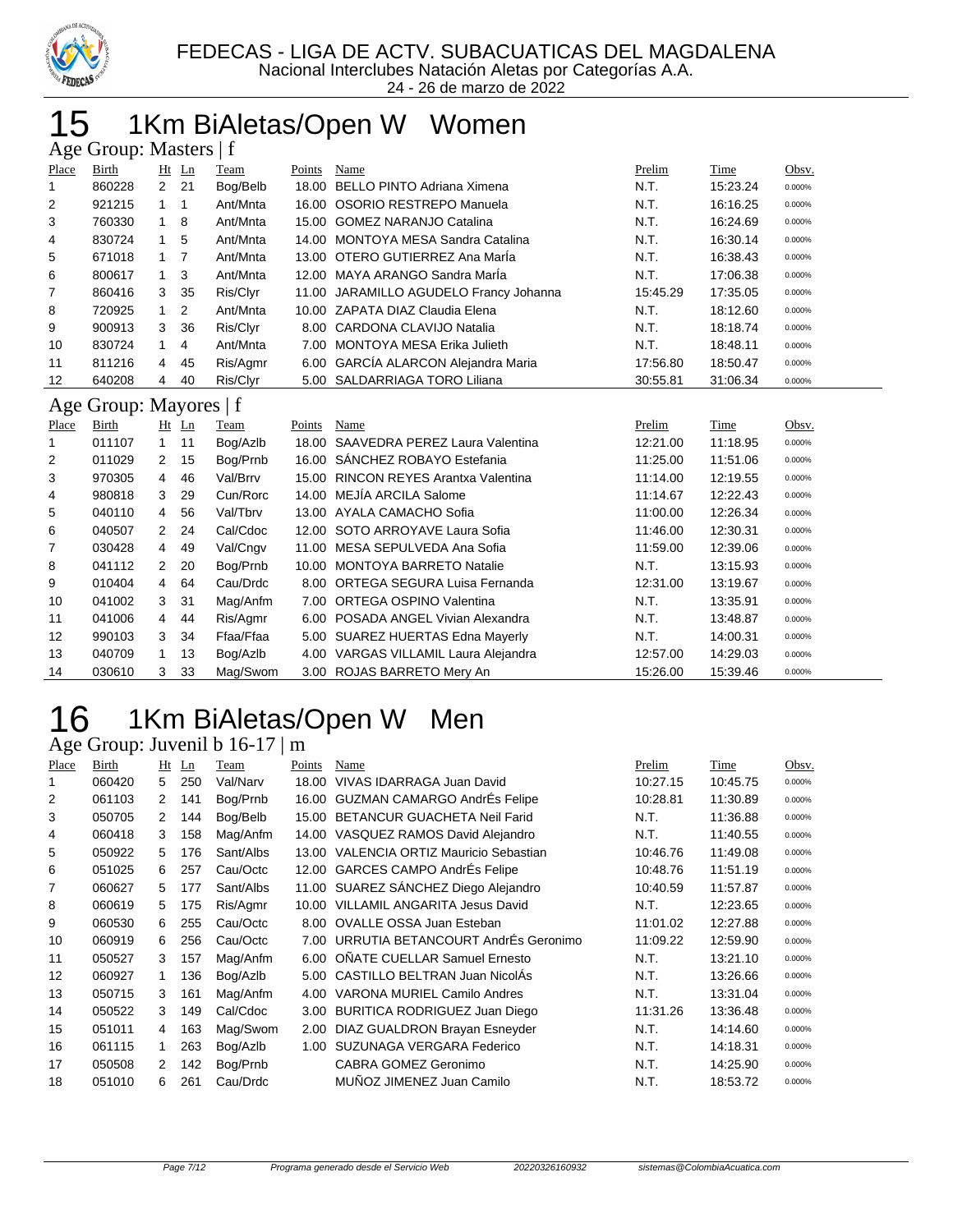

#### FEDECAS - LIGA DE ACTV. SUBACUATICAS DEL MAGDALENA

Nacional Interclubes Natación Aletas por Categorías A.A.

|              | <b>A CULCURA</b><br>24 - 26 de marzo de 2022 |              |       |                                                                         |             |                                         |          |             |           |  |  |
|--------------|----------------------------------------------|--------------|-------|-------------------------------------------------------------------------|-------------|-----------------------------------------|----------|-------------|-----------|--|--|
|              |                                              |              |       | Continuing Event: 16 1Km BiAletas/Open W Age Group: JUVENIL B 16-17   M |             |                                         |          |             |           |  |  |
|              | 051125                                       |              | 2 146 | Bog/Belb                                                                |             | MONTENEGRO GARZÓN AndrÉs Felipe         | N.T.     | No Show     |           |  |  |
|              |                                              |              |       | Age Group: Juvenil c14-15   m                                           |             |                                         |          |             |           |  |  |
| <b>Place</b> | Birth                                        |              | Ht Ln | Team                                                                    | Points      | Name                                    | Prelim   | Time        | Obsv.     |  |  |
| 1            | 070501                                       | 5            | 249   | Val/Cngv                                                                |             | 18.00 CASTILLO TORRES Juan David        | 11:30.77 | 11:43.56    | 0.000%    |  |  |
| 2            | 080709                                       | 4            | 173   | Ris/Clyr                                                                |             | 16.00 BARRAGAN DELGADO Juan Jose        | 11:37.09 | 12:50.71    | 0.000%    |  |  |
| 3            | 070811                                       | 2            | 147   | Cal/Nrvc                                                                |             | 15.00 BUITRAGO MARTINEZ Martin          | N.T.     | 13:17.96    | 0.000%    |  |  |
| 4            | 070306                                       | 3            | 162   | Mag/Swom                                                                |             | 14.00 DIAZ GUARIN Jesus Manuel          | N.T.     | 14:17.23    | 0.000%    |  |  |
|              | 070130                                       | 2            | 138   | Bog/Azlb                                                                |             | ROA CARDENAS Juan Camilo                | 11:45.38 | No Show     |           |  |  |
|              |                                              |              |       | Age Group: Juvenil d12-13   m                                           |             |                                         |          |             |           |  |  |
| <b>Place</b> | <b>Birth</b>                                 |              | Ht Ln | <b>Team</b>                                                             | Points      | Name                                    | Prelim   | <u>Time</u> | Obsv.     |  |  |
| 1            | 090814                                       |              | 2 139 | Bog/Prnb                                                                |             | 18.00 PINZON OSPINA Erick Samuel        | N.T.     | 14:48.79    | 0.000%    |  |  |
|              | Age Group: Masters   m                       |              |       |                                                                         |             |                                         |          |             |           |  |  |
| <b>Place</b> | Birth                                        |              | Ht Ln | <b>Team</b>                                                             | Points Name |                                         | Prelim   | <u>Time</u> | Obsv.     |  |  |
| 1            | 690424                                       | 6            | 258   | Cau/Octc                                                                |             | 18.00 OVALLE AMARILLO Ricardo           | 11:51.17 | 14:03.19    | 0.000%    |  |  |
| 2            | 750615                                       | 1            | 129   | Ant/Mnta                                                                |             | 16.00 ZAPATA DIAZ Hector Julian         | N.T.     | 14:31.72    | 0.000%    |  |  |
| 3            | 810125                                       | 1            | 132   | Ant/Mnta                                                                |             | 15.00 CORREA RESTREPO Tomas             | N.T.     | 15:35.14    | 0.000%    |  |  |
| 4            | 790912                                       | $\mathbf{1}$ | 133   | Ant/Mnta                                                                |             | 14.00 ORJUELA ALBA Jeison Andrei        | N.T.     | 16:05.02    | 0.000%    |  |  |
| 5            | 810603                                       | $\mathbf{1}$ | 134   | Ant/Mnta                                                                |             | 13.00 ZULUAICA RAMIREZ Wilmar Elieser   | N.T.     | 16:05.90    | 0.000%    |  |  |
| 6            | 811204                                       | 3            | 159   | Mag/Anfm                                                                |             | 12.00 VARONA GONZÁLEZ Juan Pablo        | N.T.     | 16:07.30    | 0.000%    |  |  |
| 7            | 811017                                       | 4            | 165   | Mag/Swom                                                                |             | 11.00 HERNANDEZ ROYERO Felix Jose       | N.T.     | 16:25.05    | 0.000%    |  |  |
| 8            | 860129                                       | 4            | 166   | Mag/Swom                                                                |             | 10.00 MENDEZ PEREZ Ivan Alejandro       | N.T.     | 17:16.44    | 0.000%    |  |  |
| 9            | 891214                                       | 4            | 172   | Ris/Clyr                                                                |             | 8.00 SIERRA CARDONA Miguel Mauricio     | N.T.     | 17:22.71    | 0.000%    |  |  |
| 10           | 630519                                       | 4            | 170   | Ris/Clyr                                                                |             | 7.00 RIOS VALENCIA Luis Emilio          | 16:33.00 | 18:35.90    | 0.000%    |  |  |
| 11           | 550619                                       | 1            | 131   | Ant/Mnta                                                                |             | 6.00 CARVHALO ESCOBAR Luis Guillermo    | N.T.     | 20:41.74    | 0.000%    |  |  |
|              | 711217                                       | 1            | 130   | Ant/Mnta                                                                |             | PATINO MEJÍA Carlos Eduardo             | N.T.     | No Show     |           |  |  |
|              | Age Group: Mayores   m                       |              |       |                                                                         |             |                                         |          |             |           |  |  |
| <b>Place</b> | <b>Birth</b>                                 |              | Ht Ln | <b>Team</b>                                                             | Points      | Name                                    | Prelim   | <b>Time</b> | Obsv.     |  |  |
| 1            | 000518                                       | 5            | 179   | Val/Brrv                                                                |             | 18.00 OCAMPO URBANO Juan Camilo         | 10:39.00 | 11:01.32    | 0.000%    |  |  |
| 2            | 040930                                       | $\mathbf{1}$ | 137   | Bog/Azlb                                                                |             | 16.00 ROA CARDENAS Samuel               | 10:01.94 | 11:11.58    | 0.000%    |  |  |
| 3            | 000501                                       | 3            | 148   | Cal/Cdoc                                                                |             | 15.00 BUITRAGO LONDOÑO Juan Felipe      | N.T.     | 11:18.44    | 0.000%    |  |  |
| 4            | 991202                                       | $\mathbf{1}$ | 135   | Bog/Azlb                                                                |             | 14.00 SAAVEDRA PEREZ Diego AndrÉs       | 10:46.00 | 11:23.56    | 0.000%    |  |  |
| 5            | 040912                                       | 2            | 145   | Bog/Belb                                                                |             | 13.00 MALDONADO OLIVARES Juan Sebastian | 10:27.06 | 11:26.88    | 0.000%    |  |  |
| 6            | 040628                                       | 5            | 187   | Val/Cngv                                                                |             | 12.00 COLLAZOS JIMENEZ Juan Sebastian   | 10:20.25 | 11:33.23    | 0.000%    |  |  |
| 7            | 020624                                       | 5            | 178   | Val/Brrv                                                                |             | 11.00 CASTRILLON VELEZ Jesus AndrÉs     | 10:42.00 | 11:40.84    | 0.000%    |  |  |
| 8            | 040712                                       | 3            | 153   | Cun/Rorc                                                                |             | 10.00 BENITEZ SÁNCHEZ Samuel Santiago   | 10:27.98 | 11:42.81    | 0.000%    |  |  |
| 9            | 970117                                       | 2            | 140   | Bog/Prnb                                                                |             | 8.00 LARA HAYEK Daniel Eduardo          | N.T.     | 11:46.57    | 0.000%    |  |  |
| 10           | 981018                                       | 5            | 252   | Val/Tbrv                                                                |             | 7.00 SALAZAR SOLARTE Mateo              | 10:57.00 | 11:52.98    | 0.000%    |  |  |
| 11           | 010502                                       | 6            | 253   | Cau/Octc                                                                |             | 6.00 CAICEDO CAMPO Javier Matteo        | N.T.     | 12:16.08    | 0.000%    |  |  |
| 12           | 040528                                       | 4            | 164   | Mag/Swom                                                                |             | 5.00 PARDO MONTERO Guillermo Alexander  | N.T.     | 12:26.00    | $0.000\%$ |  |  |
| 13           | 990707                                       | 3            | 160   | Mag/Anfm                                                                |             | 4.00 GARCÍA HERRERA Osmar Andres        | 11:42.00 | 12:32.01    | $0.000\%$ |  |  |
| 14           | 030620                                       | 4            | 169   | Ris/Clyr                                                                |             | 3.00 PEÑA GOMEZ AndrÉs Felipe           | 11:12.00 | 12:40.95    | $0.000\%$ |  |  |
| 15           | 041206                                       | 3            | 151   | Cal/Cdoc                                                                |             | 2.00 LOPEZ URIBE Juan Jose              | 11:53.75 | 13:00.03    | 0.000%    |  |  |
|              | 930921                                       | 2            | 143   | Bog/Prnb                                                                |             | JIMENEZ RAMIREZ Alexander               | N.T.     | No Show     |           |  |  |
|              | 020924                                       | 5            | 183   | Val/Cngv                                                                |             | JIMENEZ GRANADA Breylin Santiago        | N.T.     | No Show     |           |  |  |
|              | 040522                                       | 4            | 167   | Ffaa/Ffaa                                                               |             | MORENO CORREA Jorge Enrique             | N.T.     | No Show     |           |  |  |
|              | 041104                                       | 4            | 168   | Ffaa/Ffaa                                                               |             | VALENCIA LLANOS Jefersson David         | N.T.     | No Show     |           |  |  |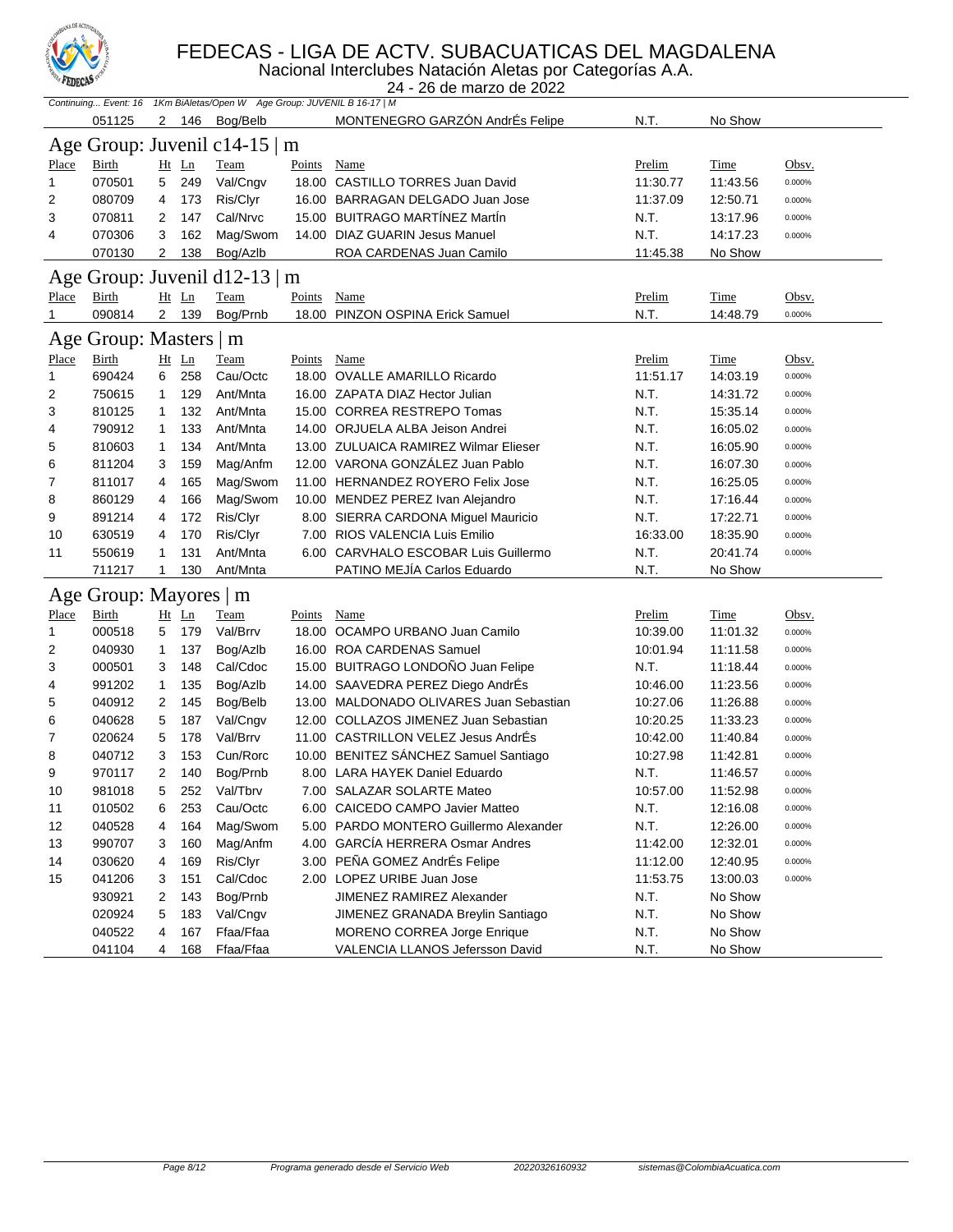

### 17 4x1Km Surface/Open Water Mixed

|                | Age Group: Mayores $ x $ |  |  |
|----------------|--------------------------|--|--|
|                | Place Birth Ht Ln Team   |  |  |
| $\overline{1}$ | RX01701 1 3 Cal/Cdoc     |  |  |

Mym Roncancio Rodriguez Andres Felipe

Myf Lopera Orozco MarÍa Clara Myf Alegria Ortega Johanna Andrea

Points Name **Prelim** T.1th.Relay T.Team Obsv. 36.00 Mym Gomez Molina Juan Manuel N.T. 14:41.85 49:24.27 0.000%

#### 19 4x1000m Multi Relay Master Mixed Age Group: Masters | x

|       | $1.150$ $0.04$ $0.11$ |       |             |        |                                                                                                                                             |        |             |            |        |
|-------|-----------------------|-------|-------------|--------|---------------------------------------------------------------------------------------------------------------------------------------------|--------|-------------|------------|--------|
| Place | Birth                 | Ht Ln | <u>Team</u> | Points | Name                                                                                                                                        | Prelim | T.1th.Relay | T.Team     | Obsv.  |
|       | RX01902               | 4     | Ant/Mnta    | 36.00  | Msm Zapata Diaz Hector Julian<br>Msf Osorio Restrepo Manuela<br>Msf Gomez Naranjo Catalina<br>Msm Patino Mejla Carlos Eduardo               | N.T.   | N.T.        | 1:01:39.48 | 0.000% |
| 2     | RX01901               |       | Ris/Clvr    | 32.00  | Msm Rios Valencia Luis Emilio<br>Msf Jaramillo Agudelo Francy Johanna<br>Msf García Mejía Lida Sorany<br>Msm Sierra Cardona Miguel Mauricio | N.T.   | N.T.        | 1:07:06.48 | 0.000% |

### 20 1Km Surface/Open W Men

Age Group: Juvenil b 16-17 | m

| Place                         | <b>Birth</b>           | Ht             | Ln    | Team     | Points | Name                                  | Prelim   | Time     | Obsv.  |  |  |
|-------------------------------|------------------------|----------------|-------|----------|--------|---------------------------------------|----------|----------|--------|--|--|
| 1                             | 050801                 | $\overline{2}$ | 186   | Val/Cngv |        | 18.00 ARANGO GONZÁLEZ Enmanuel        | 09:13.50 | 08:49.77 | 0.000% |  |  |
| 2                             | 050418                 | 2              | 185   | Val/Cngv |        | 16.00 VELASCO CAMPO Juan AndrÉs       | 10:20.23 | 10:03.26 | 0.000% |  |  |
| 3                             | 060119                 | 2              | 155   | Hui/Ntrh |        | 15.00 GUEVARA SÁNCHEZ Juan Felipe     | 10:24.12 | 10:15.59 | 0.000% |  |  |
| 4                             | 050119                 | 2              | 156   | Hui/Ntrh |        | 14.00 KOPP FIGUEROA Isaac             | N.T.     | 10:39.91 | 0.000% |  |  |
| 5                             | 060927                 | 1              | 136   | Bog/Azlb |        | 13.00 CASTILLO BELTRAN Juan NicolAs   | N.T.     | 10:52.73 | 0.000% |  |  |
| 6                             | 051125                 | 1              | 146   | Bog/Belb |        | 12.00 MONTENEGRO GARZÓN AndrÉs Felipe | N.T.     | 10:53.18 | 0.000% |  |  |
| 7                             | 050915                 | 1              | 154   | Hui/Ntrh |        | 11.00 GARCÍA NEIRA Juan Pablo         | N.T.     | 11:06.70 | 0.000% |  |  |
| 8                             | 061115                 | 1              | 263   | Bog/Azlb |        | 10.00 SUZUNAGA VERGARA Federico       | N.T.     | 11:14.29 | 0.000% |  |  |
| 9                             | 060910                 | 2              | 260   | Cau/Drdc |        | 8.00 SÁNCHEZ ANACONA Miguel Angel     | N.T.     | 11:21.01 | 0.000% |  |  |
| Age Group: Juvenil c14-15   m |                        |                |       |          |        |                                       |          |          |        |  |  |
| Place                         | Birth                  |                | Ht Ln | Team     | Points | Name                                  | Prelim   | Time     | Obsv.  |  |  |
| 1                             | 080423                 | 2              | 171   | Ris/Clyr |        | 18.00 GOMEZ ALVAREZ Santiago          | 11:05.51 | 10:09.16 | 0.000% |  |  |
| 2                             | 070923                 | 1              | 262   | Val/Mrlv |        | 16.00 GOMEZ PLAZA Miquel Angel        | N.T.     | 10:37.26 | 0.000% |  |  |
| 3                             | 070905                 | 2              | 184   | Val/Cngv |        | 15.00 PALACIOS GIRON Juan Sebastian   | N.T.     | 10:56.21 | 0.000% |  |  |
| 4                             | 070811                 | 1              | 147   | Cal/Nrvc |        | 14.00 BUITRAGO MARTÍNEZ MartÍn        | N.T.     | 10:57.44 | 0.000% |  |  |
|                               | Age Group: Masters   m |                |       |          |        |                                       |          |          |        |  |  |
| Place                         | <b>Birth</b>           |                | Ht Ln | Team     | Points | Name                                  | Prelim   | Time     | Obsv.  |  |  |
| $\mathbf 1$                   | 711217                 | 1              | 130   | Ant/Mnta |        | 18.00 PATINO MEJÍA Carlos Eduardo     | N.T.     | 12:52.03 | 0.000% |  |  |
| 2                             | 790912                 | 1              | 133   | Ant/Mnta |        | 16.00 ORJUELA ALBA Jeison Andrei      | N.T.     | 13:13.36 | 0.000% |  |  |
| 3                             | 810125                 | 1              | 132   | Ant/Mnta |        | 15.00 CORREA RESTREPO Tomas           | N.T.     | 13:21.03 | 0.000% |  |  |
|                               | Age Group: Mayores   m |                |       |          |        |                                       |          |          |        |  |  |
| Place                         | <b>Birth</b>           |                | Ht Ln | Team     | Points | Name                                  | Prelim   | Time     | Obsv.  |  |  |
| 1                             | 970407                 | 2              | 180   | Val/Brrv | 18.00  | <b>HERNANDEZ MILLAN AndrÉs Camilo</b> | 09:21.70 | 08:41.85 | 0.000% |  |  |
| 2                             | 991107                 | 2              | 251   | Val/Tbrv |        | 16.00 GOMEZ CASANOVA Juan Sebastian   | 09:06.43 | 08:59.18 | 0.000% |  |  |
| 3                             | 930920                 | 2              | 174   | Ris/Agmr |        | 15.00 AGUIRRE GAMBOA Juan Sebastian   | 08:57.36 | 09:03.21 | 0.000% |  |  |
| 4                             | 930921                 | 1              | 143   | Bog/Prnb |        | 14.00 JIMENEZ RAMIREZ Alexander       | N.T.     | 09:04.32 | 0.000% |  |  |
| 5                             | 951005                 | 2              | 182   | Val/Brrv |        | 13.00 VALENCIA VELASCO Willington     | N.T.     | 09:28.46 | 0.000% |  |  |

6 951206 1 150 Cal/Cdoc 12.00 GOMEZ MOLINA Juan Manuel 11:32.00 10:46.22 0.000% 7 040111 1 152 Cal/Cdoc 11.00 RONCANCIO RODRIGUEZ Andres Felipe N.T. 11:02.19 0.000%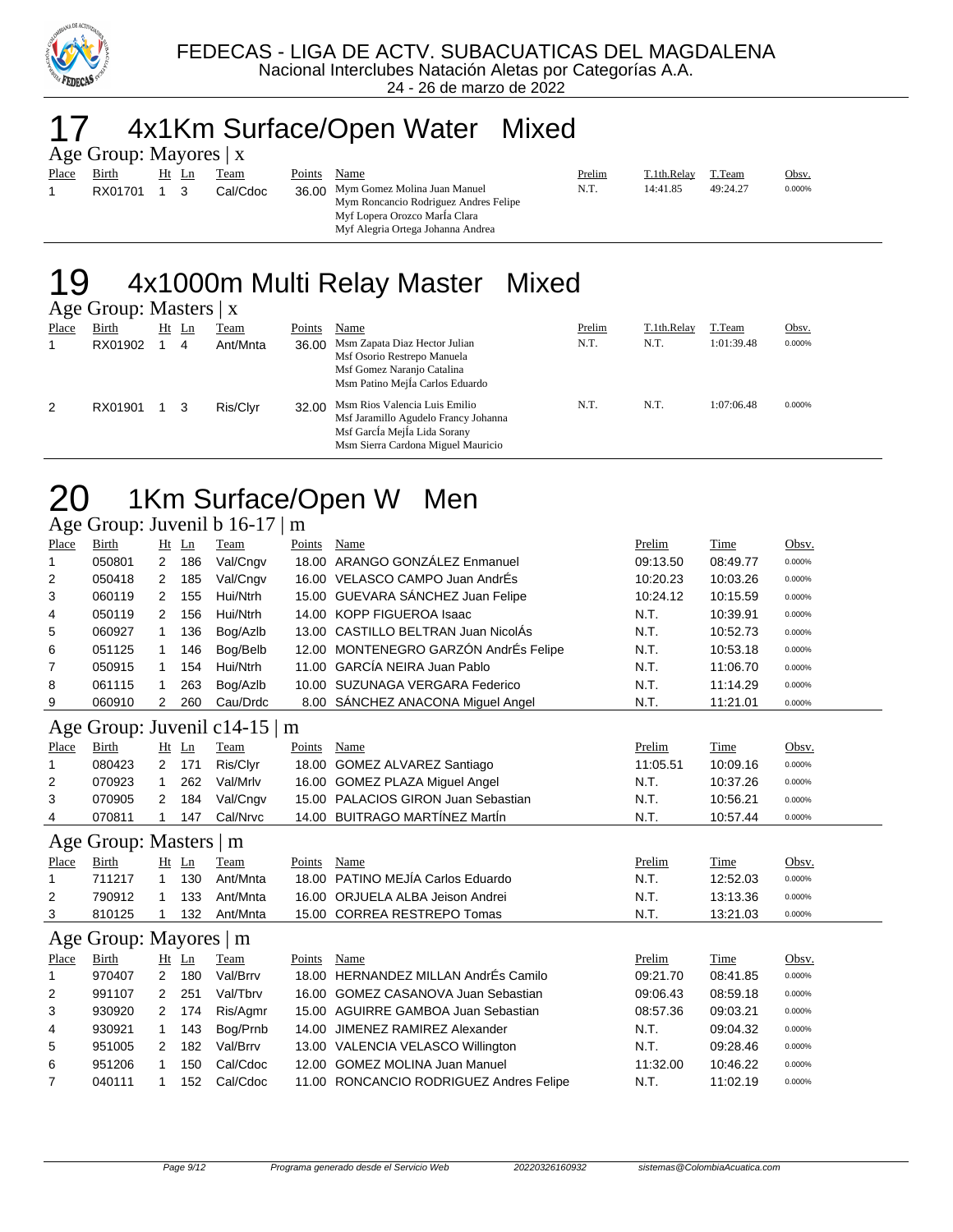

Nacional Interclubes Natación Aletas por Categorías A.A. 24 - 26 de marzo de 2022

|              |                        |                |         | Continuing Event: 20 1Km Surface/Open W Age Group: MAYORES   M |             |                                      |          |              |        |
|--------------|------------------------|----------------|---------|----------------------------------------------------------------|-------------|--------------------------------------|----------|--------------|--------|
| 8            | 030313                 |                | 2 254   | Cau/Octc                                                       |             | 10.00 GOMEZ BECERRA Victor Manuel    | N.T.     | 11:36.66     | 0.000% |
|              |                        |                |         |                                                                |             |                                      |          |              |        |
|              |                        |                |         |                                                                |             |                                      |          |              |        |
|              |                        |                |         |                                                                |             | 1Km Surface/Open W Women             |          |              |        |
|              |                        |                |         | Age Group: Juvenil b 16-17   f                                 |             |                                      |          |              |        |
| Place        | Birth                  |                | Ht Ln   | Team                                                           | Points      | Name                                 | Prelim   | Time         | Obsv.  |
| 1            | 051125                 | $\overline{2}$ | 42      | Ris/Agmr                                                       |             | 18.00 BLANDON MONTOYA Mariana        | 10:06.66 | 10:02.28     | 0.000% |
| 2            | 050531                 | 2              | 55      | Val/Tbrv                                                       |             | 16.00 RAMIREZ HURTADO Ana María      | 10:37.71 | 10:36.04     | 0.000% |
| 3            | 061007                 | 2              | 57      | Val/Tbrv                                                       |             | 15.00 LOPEZ VELEZ MarÍa Alejandra    | 10:59.15 | 10:46.99     | 0.000% |
| 4            | 060228                 | 2              | 43      | Ris/Agmr                                                       |             | 14.00 ORTEGA GARCÍA Nikol Dayanna    | 10:25.41 | 10:48.07     | 0.000% |
| 5            | 060302                 | 2              | 51      | Val/Cngv                                                       |             | 13.00 VALENCIA PAYAN Daniela         | 12:27.52 | 11:42.89     | 0.000% |
|              |                        |                |         | Age Group: Juvenil c14-15   f                                  |             |                                      |          |              |        |
| <b>Place</b> | <u>Birth</u>           |                | Ht Ln   | <b>Team</b>                                                    | Points Name |                                      | Prelim   | <b>Time</b>  | Obsv.  |
| $\mathbf{1}$ | 080207                 | $\mathbf{1}$   | 39      | Ris/Clyr                                                       |             | 18.00 CORRALES SUAZA Maria Paulina   | 11:16.21 | 10:36.57     | 0.000% |
| 2            | 071011                 | 2              | 59      | Val/Tbbv                                                       |             | 16.00 SOTO DELGADO Valentina         | 11:26.36 | 10:36.87     | 0.000% |
| 3            | 080607                 | $\mathbf{1}$   | 37      | Ris/Clyr                                                       |             | 15.00 TAPIERO HERRERA Emyli Juliana  | 12:13.56 | 10:42.51     | 0.000% |
| 4            | 080118                 | $\mathbf{1}$   | 30      | Hui/Ntrh                                                       |             | 14.00 CUELLAR TRIVINO Mariana        | 11:45.30 | 11:01.03     | 0.000% |
| 5            | 070601                 | 2              | 53      | Val/Cngv                                                       |             | 13.00 MESA SEPULVEDA MarÍa Alejandra | N.T.     | 11:43.69     | 0.000% |
| 6            | 080110                 | 1              | 16      | Bog/Prnb                                                       |             | 12.00 SANABRIA GARCÍA Amy Valentina  | N.T.     | 12:21.20     | 0.000% |
|              | Age Group: Masters   f |                |         |                                                                |             |                                      |          |              |        |
| <b>Place</b> | <b>Birth</b>           |                | $Ht$ Ln | Team                                                           | Points      | Name                                 | Prelim   | Time         | Obsv.  |
| 1            | 860228                 | 1              | 21      | Bog/Belb                                                       |             | 18.00 BELLO PINTO Adriana Ximena     | N.T.     | 13:32.13     | 0.000% |
| 2            | 781009                 | $\mathbf{1}$   | 41      | Ris/Clyr                                                       |             | 16.00 GARCÍA MEJÍA Lida Sorany       | N.T.     | 13:38.06     | 0.000% |
| 3            | 661108                 | 1              | 6       | Ant/Mnta                                                       |             | 15.00 ALVAREZ LOPEZ Lina Marla       | N.T.     | 16:04.13     | 0.000% |
|              | Age Group: Mayores   f |                |         |                                                                |             |                                      |          |              |        |
| Place        | Birth                  |                | Ht Ln   | Team                                                           | Points      | Name                                 | Prelim   | Time         | Obsv.  |
| 1            | 990503                 | $\mathbf{1}$   | 28      | Cal/Cdoc                                                       |             | 18.00 LOPERA OROZCO MarÍa Clara      | 10:10.02 | 09:48.67     | 0.000% |
| 2            | 010907                 | 2              | 50      | Val/Cngv                                                       |             | 16.00 ECHEVERRI GIL Melany Tatiana   | 10:16.91 | 10:12.56     | 0.000% |
| 3            | 941025                 | 2              | 58      | Val/Tbrv                                                       |             | 15.00 MUÑOZ LOAIZA Vanessa           | 10:11.51 | 10:12.80     | 0.000% |
| 4            | 010825                 | 2              | 48      | Val/Cngv                                                       |             | 14.00 RUIZ MALAMBO Mercedes          | 10:31.91 | 10:14.08     | 0.000% |
| 5            | 931002                 | $\mathbf{1}$   | 23      | Cal/Cdoc                                                       |             | 13.00 ALEGRIA ORTEGA Johanna Andrea  | N.T.     | 10:15.08     | 0.000% |
| 6            | 040401                 | 2              | 52      | Val/Cngv                                                       |             | 12.00 NIETO SAAVEDRA Ana Lucia       | 11:06.20 | 10:25.32     | 0.000% |
| 7            | 000707                 | $\mathbf{1}$   | 10      | Bog/Azlb                                                       |             | 11.00 MEJÍA ARCILA Ana Belen         | 11:20.55 | 10:43.66     | 0.000% |
| 8            | 041006                 | 2              | 44      | Ris/Agmr                                                       |             | 10.00 POSADA ANGEL Vivian Alexandra  | N.T.     | 11:05.90     | 0.000% |
| 9            | 011205                 | $\mathbf{1}$   | 9       | Bog/Azlb                                                       |             | 8.00 IBARRA HURTADO Laura Alejandra  | 10:55.79 | 11:25.36     | 0.000% |
| 10           | 040212                 | 2              | 65      | Cau/Drdc                                                       |             | 7.00 ECHAVARRIA JIMENEZ Valeria      | N.T.     | 11:49.13     | 0.000% |
| 11           | 040204                 | 2              | 63      | Cau/Octc                                                       |             | 6.00 MONTES MUÑOZ Anny Milena        | 11:27.26 | 11:53.37     | 0.000% |
|              | 040829                 | $\mathbf{1}$   | 12      | Bog/Azlb                                                       |             | MARSIGLIA RAMIREZ Sarah Daniela      | N.T.     | Disqualified |        |

#### 22 4x1Km BiAletas/4x1Km BiFins Mixed Age Group: Mayores | x

| ٮ     |         |          |          |        |                                                                                                                                        |          |             |          |        |
|-------|---------|----------|----------|--------|----------------------------------------------------------------------------------------------------------------------------------------|----------|-------------|----------|--------|
| Place | Birth   | Ht<br>Ln | Team     | Points | Name                                                                                                                                   | Prelim   | T.1th.Relay | T.Team   | Obsv.  |
|       | RX02202 |          | Bog/Azlb | 36.00  | Mym Saavedra Perez Diego AndrÉs<br>Myf Saavedra Perez Laura Valentina<br>Myf Ibarra Hurtado Laura Alejandra<br>Mym Roa Cardenas Samuel | 46:05.94 | 11:06.40    | 45:52.28 | 0.000% |
| 2     | RX02201 | 4        | Cal/Cdoc | 32.00  | Mym Lopez Uribe Juan Jose<br>Myf Soto Arroyave Laura Sofia<br>Myf Lopera Orozco María Clara<br>Mym Buitrago LondoÑo Juan Felipe        | N.T.     | N.T.        | 45:54.95 | 0.000% |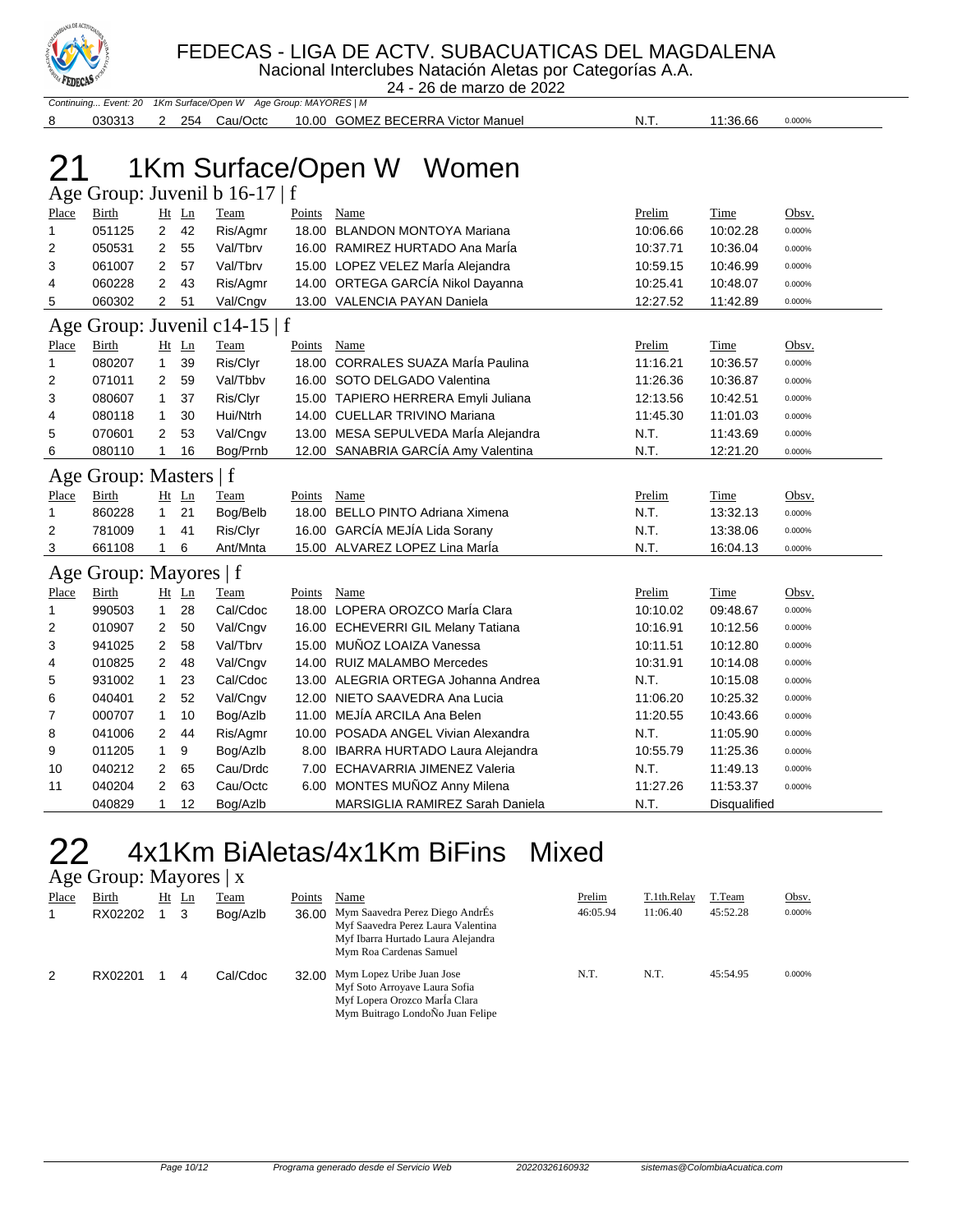

#### FEDECAS - LIGA DE ACTV. SUBACUATICAS DEL MAGDALENA

Nacional Interclubes Natación Aletas por Categorías A.A.

| <b>ALLIENIA</b> |                                                                         |  |          |  | 24 - 26 de marzo de 2022                                                                                                            |  |      |      |          |        |  |
|-----------------|-------------------------------------------------------------------------|--|----------|--|-------------------------------------------------------------------------------------------------------------------------------------|--|------|------|----------|--------|--|
|                 | Continuing Event: 22 4x1Km BiAletas/4x1Km BiFins Age Group: MAYORES   X |  |          |  |                                                                                                                                     |  |      |      |          |        |  |
| RX02203 1       |                                                                         |  | Boa/Prnb |  | 30.00 Myf SÁnchez Robayo Estefania<br>Mym Lara Hayek Daniel Eduardo<br>Myf Montoya Barreto Natalie<br>Mym Jimenez Ramirez Alexander |  | N.T. | N.T. | 47:13.07 | 0.000% |  |

#### 23 4x1Km BiAletas/4x1Km BiFins Mixed  $\mathbf{T}_{\text{source}}$  of  $\mathbf{T}_{\text{true}}$

|       | $A\&C$ UIOUD. JUVEIII   $\Lambda$ |    |                |             |        |                                                                                                                                                      |        |             |          |        |  |  |  |  |
|-------|-----------------------------------|----|----------------|-------------|--------|------------------------------------------------------------------------------------------------------------------------------------------------------|--------|-------------|----------|--------|--|--|--|--|
| Place | <b>Birth</b>                      | Ht | $\mathbf{L}$ n | <b>Team</b> | Points | Name                                                                                                                                                 | Prelim | T.1th.Relay | T.Team   | Obsv.  |  |  |  |  |
|       | RX02301                           |    | 3              | Ris/Clvr    | 36.00  | C145f Tobon Guzman Melissa<br>C145m Barragan Delgado Juan Jose<br>C145f Corrales Suaza María Paulina<br>C145m Gomez Alvarez Santiago                 | N.T.   | N.T.        | 47:14.01 | 0.000% |  |  |  |  |
| 2     | RX02303                           |    | 4              | Bog/Prnb    | 32.00  | B167m Cabra Gomez Geronimo<br>C145f Barragan Montoya Juanita Valentina<br>C145f MartInez Castiblanco Alejandra<br>B167m Guzman Camargo AndrEs Felipe | N.T.   | N.T.        | 51:26.76 | 0.000% |  |  |  |  |